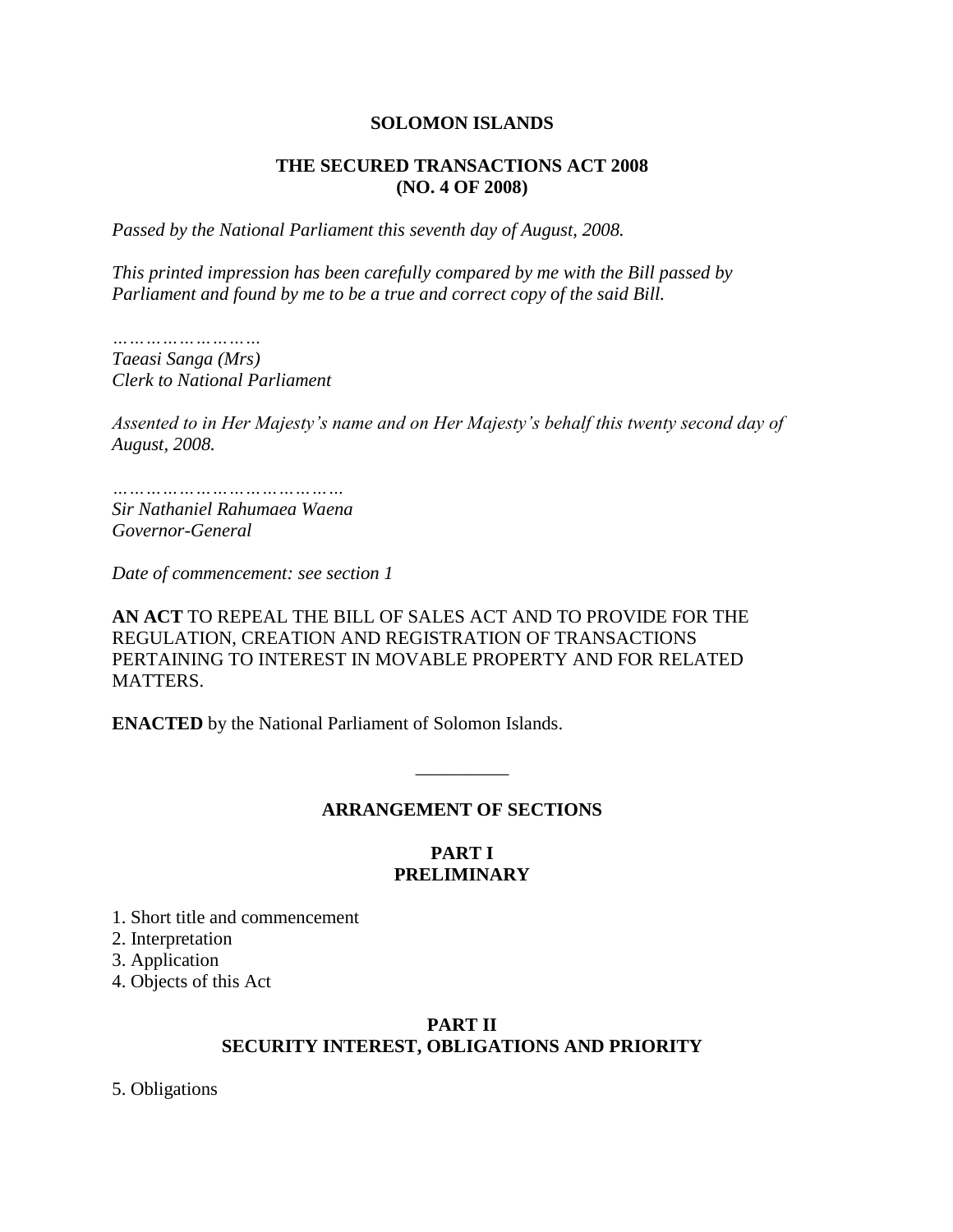- 6. Security interest in consumer goods
- 7. Description of collateral
- 8. Attachment of Interest
- 9. Notice to account debtors not required
- 10. Continuity of security interest
- 11. Security agreement in a record
- 12. Perfection of security interest
- 13. Means of perfection in special cases
- 14. Perfection by different means
- 15. Assignment of security interest
- 16. Lapse of perfection
- 17. Priority rules
- 18. Priority continues in proceeds
- 19. Purchase of secured sales contract or instruments
- 20. Transferee exception
- 21. Purchase money security interest
- 22. Livestock
- 23. Fixtures
- 24. Crops
- 25. Right of retention
- 26. Accession
- 27. Commingled goods
- 28. Subordination

### **PART III ESTABLISHMENT AND FUNCTIONS OF FILING OFFICE**

- 29. Establishment of Filing Office
- 30. Sufficiency of notice
- 31. Effectiveness of notice
- 32. Amendment
- 33. Continuation
- 34. Termination
- 35. Notice of objection
- 36. Refusal to file notice
- 37. Other duties of the Filing Office
- 38. Search and certification of reports

# **PART IV ENFORCEMENT OF SECURITY INTEREST**

- 39. Secured party rights upon default by the debtor
- 40. Recovery without judicial process
- 41. Expedited possession by secured party
- 42. Right to dispose of collateral
- 43. Commercial reasonableness required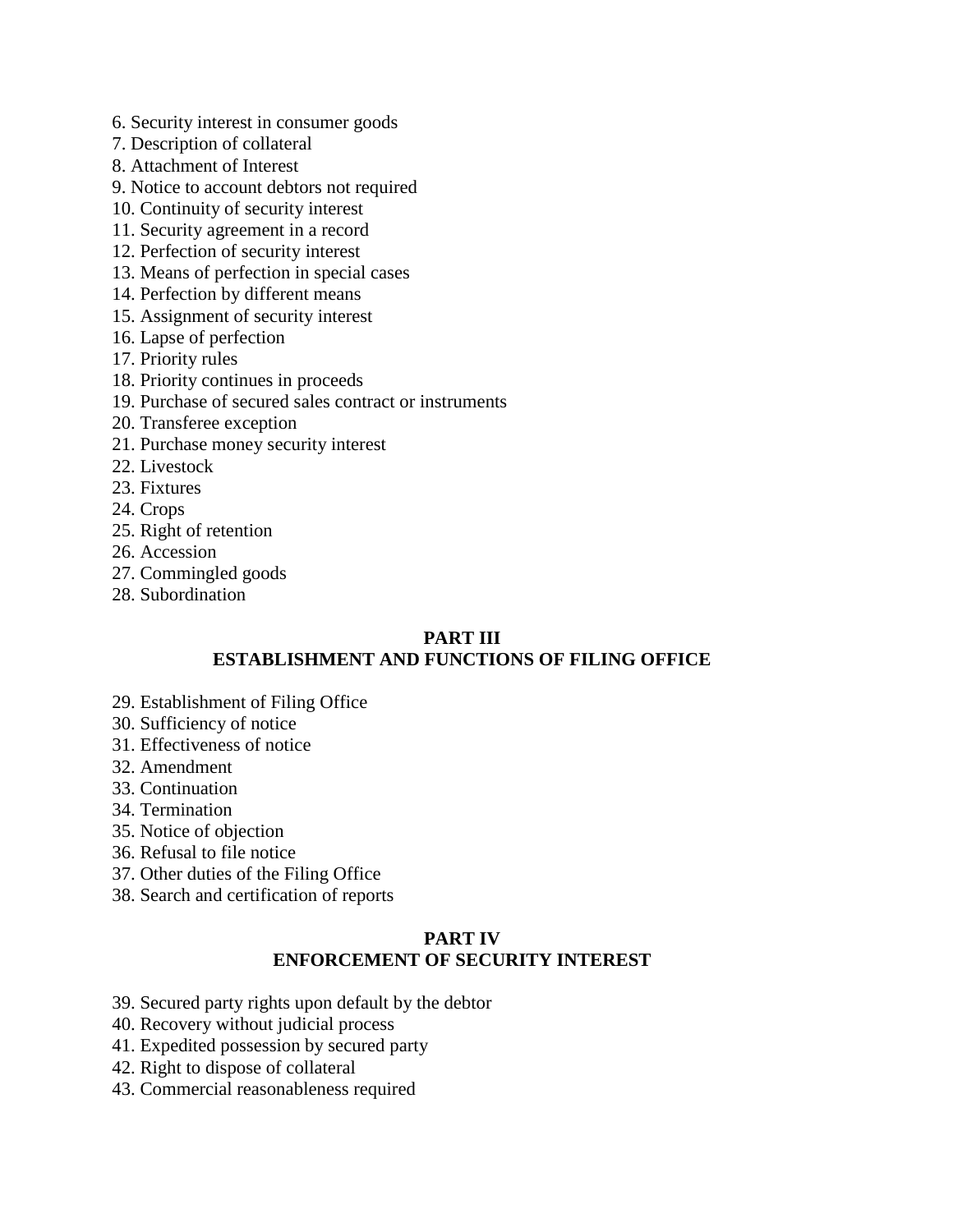- 44. Notice of disposition
- 45. Repair or preparation of collateral
- 46. Application of proceeds and clear title of buyer
- 47. Retention of collateral by secured party

48. Redemption

49. Remedies for secured party non-compliance

# **PART V MISCELLANEOUS**

50. Regulations

51. Repeal and transitional

52. Consequential amendments

# **PART I PRELIMINARY**

\_\_\_\_\_\_\_\_\_\_

#### **Short title and commencement**

**1.** (1) This Act may be cited as the Secured Transactions Act 2008 and shall, subject to subsection (2) come into force on a date appointed by the Minister by notice in the *Gazette.*

(2) This Act shall not be brought into force before the Filing Office is operational and capable of performing its function under this Act.

### **Interpretation**

**2.** In this Act, unless the context otherwise requires -

"accession" means goods that are physically united with other goods in such a manner that the identity of the goods is not lost;

"account" means an unsecured right to payment for goods sold or otherwise disposed of, or for services rendered;

"account debtor" means the person who is obligated on an account, secured sales contract or payment intangible;

"attachment" means completion of all conditions necessary to make a security interest enforceable against the debtor with respect to the collateral;

"collateral" means present or future movable property subject to a security interest or lien;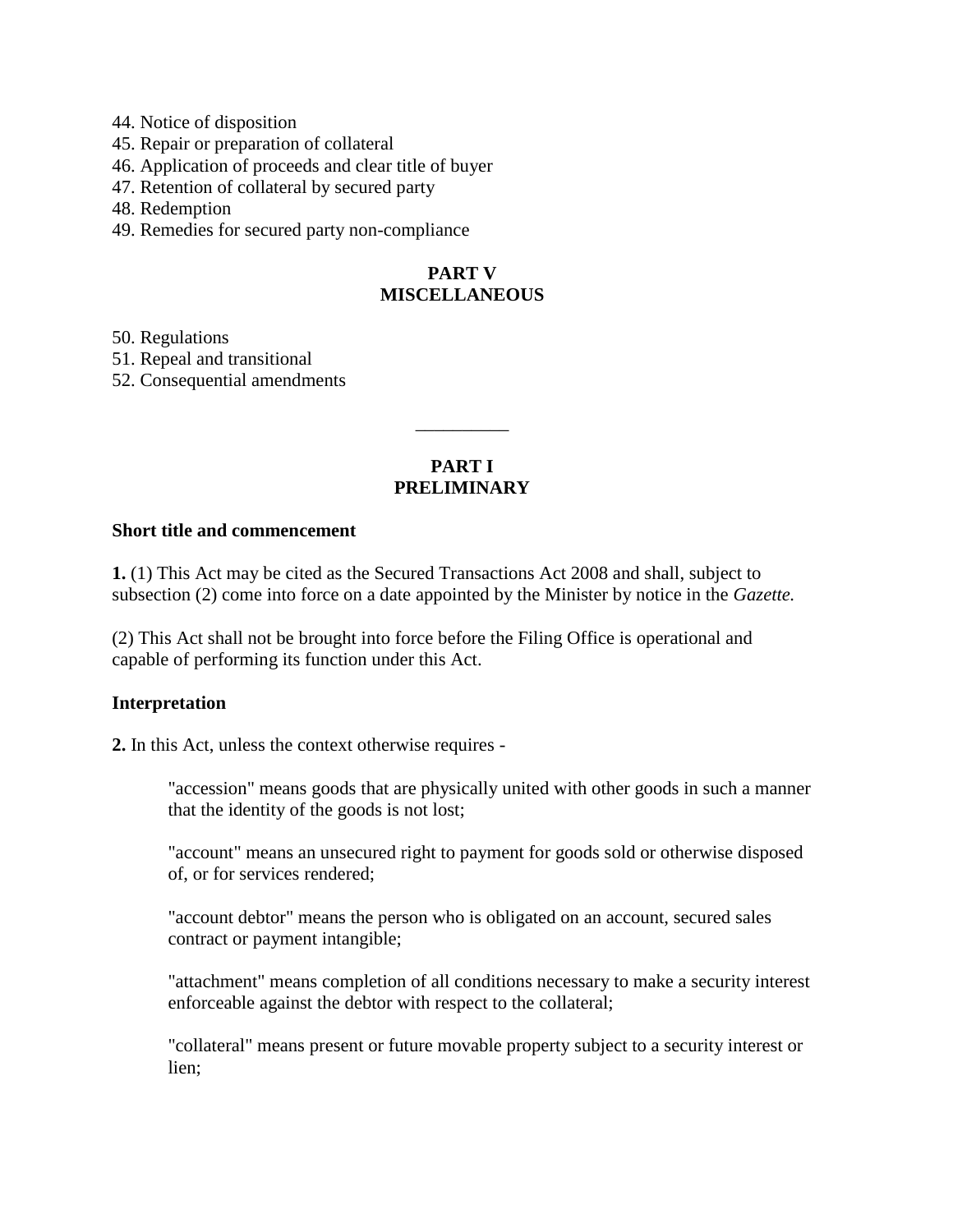"commingled goods" has the meaning given to it in section 27(1);

"consumer goods" means goods used primarily for personal, family or household purposes, but does not include licensed motor vehicles;

"debtor" means a person who owes payment or other performance of a secured obligation, whether or not the person owns or has rights in the collateral, and includes a seller of accounts or secured sales contract, and a lessee of goods;

"default" means a material failure of a debtor to perform under a security agreement;

"deposit account" means a demand, term deposit savings, passbook or similar account maintained with a bank, but does not include investment property or accounts evidenced by an instrument;

"document" means a document of title, or a receipt such as a bill of lading or warehouse receipt, issued by a person in the business of transporting or storing goods;

"equipment" means goods that are not crops, livestock, inventory or consumer goods;

"Filing Office" means the Filing Office established under section 29

"fixture" means goods that are fixed or are intended to become fixed to immovable property in a manner that causes a property right to arise in the goods, but does not include building materials and readily removable factory machines, office machines and domestic appliances;

"goods" means all things that are movable when a security interest attaches, and includes fixtures, crops and livestock, but does not include accounts or secured sales contracts, money, documents or other instruments;

"instrument" means a writing that evidences a right to payment of money, that is not a security agreement or lease, and that in the ordinary course of business may be transferred by delivery with endorsement or assignment;

"inventory" means goods held for sale or lease, or goods that are raw materials, work in process, or materials used or consumed in a business;

"investment security" means equity or debt securities in a publicly traded company, whether or not equity or debt securities are evidenced by certificates;

"lien holder" means a person who obtains a right in collateral by order of a court or other legal authority or by the authority of an administrator in an insolvency proceeding, or any other person who obtains a right in collateral by operation of law, except a person with a right of retention;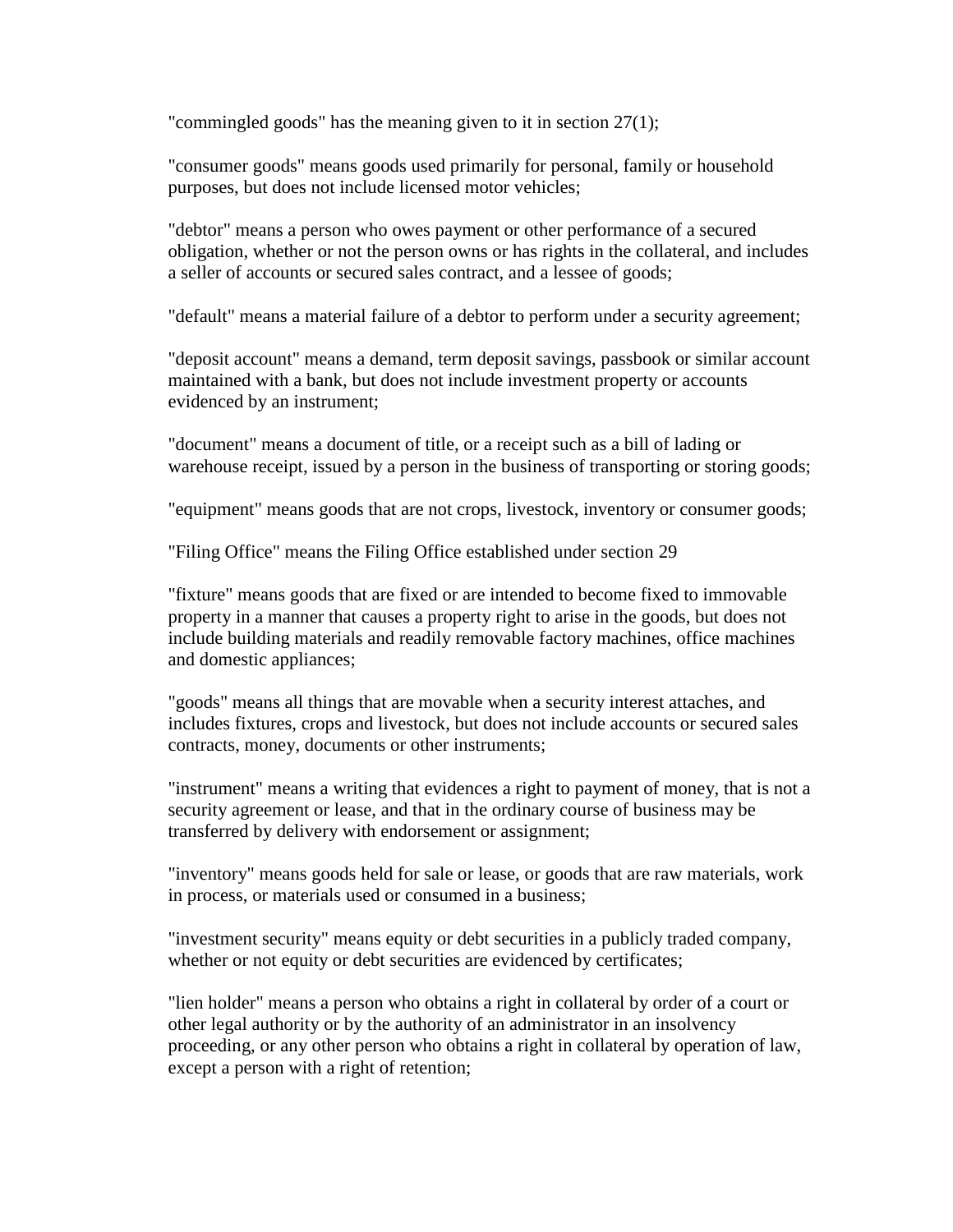"movable property" means movable thing of any nature, intangible of any nature and any fixtures;

"notice" means a record filed in the Filing Office and includes an initial notice, amended notice termination notice, and notice of objection;

"objection course of business" means a transfer of movable property by a person who deals in the kind of property transferred;

"payment intangible" means a right to receive payment of a monetary obligation, other than an account or a secured sales contract;

"perfection" means optimization of a secured party's rights in collateral against third parties, such as buyers, other secured parties, lien holders or an insolvency administrator;

"proceeds" means whatever is acquired upon sale, lease or other disposition of collateral, or whatever is collected on or distributed with respect to collateral, and includes money, property exchanged for the original collateral, property purchased with money proceeds, a deposit account into which money proceeds are deposited, and a right to insurance payment or other compensation for loss or damage of collateral;

"purchase money security interest" means a security interest taken by a seller of goods to secure the price of such goods or by a person who gives value to enable a debtor to acquire goods;

"record" means information that is inscribed on a tangible medium or that is stored in an electronic or other medium and is retrievable in perceivable form;

"right of retention" means the right of a person who provides services or materials to maintain or enhance the value of goods to retain possession of goods until paid for the services or materials:

"secured party" means a person in whose favour a security interest is created under a security agreement, and, for the purposes of priority determination and filing only, includes a buyer of accounts or secured sales contracts and a lesser of goods for more than a year;

"secured sales contract" means a contract for the sale of goods on credit that includes a security agreement creating a security interest in the sold goods;

"security interest" means a property right in collateral that secures performance of an obligation; and includes for the purpose of perfection and priority, the interests of a buyer of accounts or secured sales contracts and a lessor of goods for more than one year;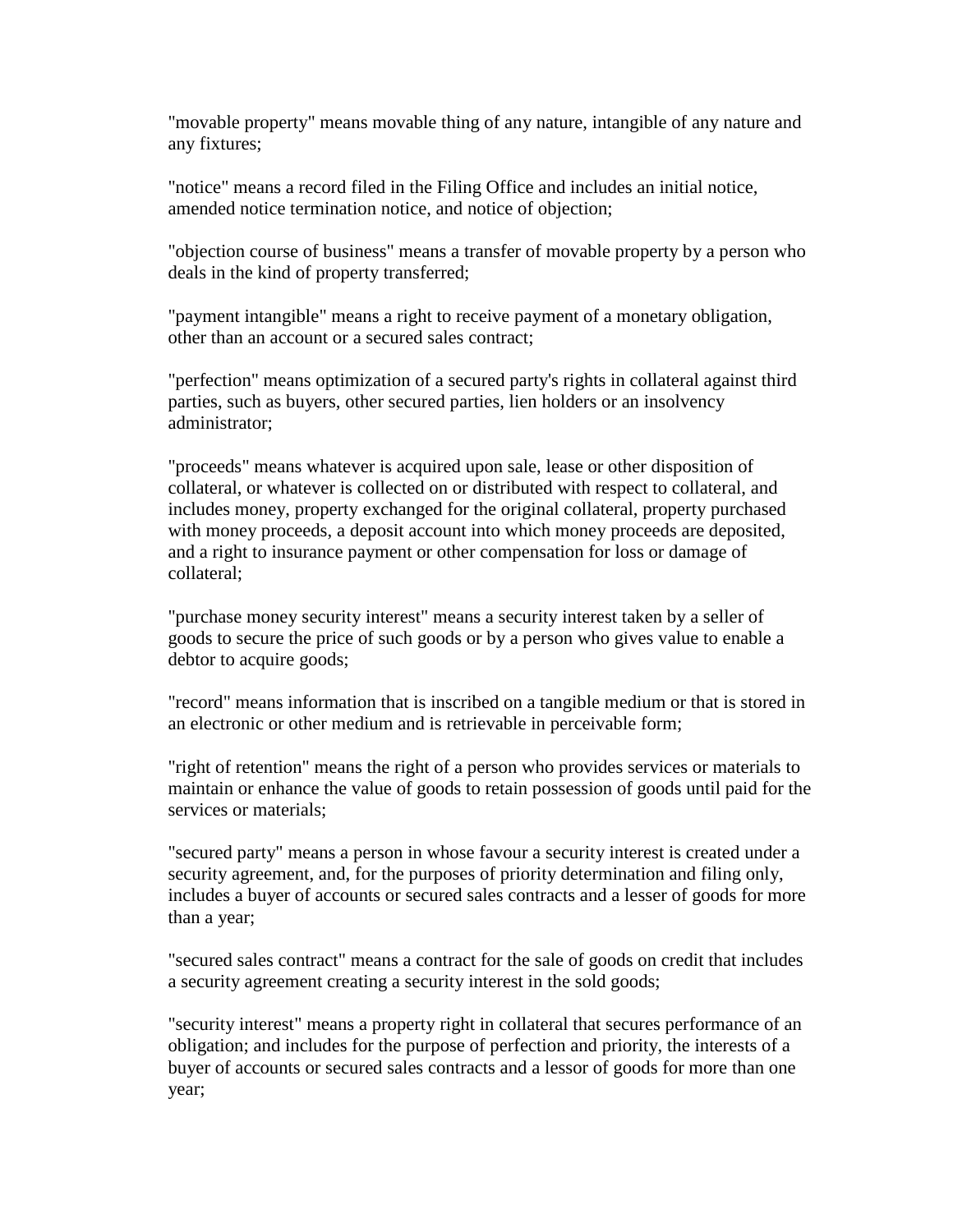"serial number equipment" means any major end item of industrial, construction or agricultural equipment that is identified by unique serial numbers.

### **Application**

**3**. (1) This Act applies -

(a) to transactions that secure an obligation with collateral, regardless of the form of agreement or the terminology used, and whether the collateral is owned by the secured party or the debtor; and

(b) to the sale of accounts and secured sales contracts and to the lease goods for more than one year, but only for the purposes of priority determination and filing of a notice;

## **Cap. 163**

**Cap. 47**

(c) to transactions relating to boats not regulated under the Shipping Act or flying objects not regulated under the Civil Aviation Act.

(2) This Act does not apply -

(a) to the sale of a business;

(b) to assignment solely for the collection of debt;

(c) to the transfer of a claim for the present or future wages or other compensation of an employee;

### **Cap. 163**

(d) to the mortgage of a vessel that is required under the Shipping Act; or

### **Cap. 47**

(e) to transactions relating to aircraft regulated under the Civil Aviation Act.

(3) If there is a conflict between a provision of any other written law, the provision of this Act shall prevail unless the provision of that other Act specifically amends or repeals a provision of this Act.

# **Objects of this Act**

**4**. For the purposes of facilitating access to credit in the market, the objects of this Act are -

(a) to establish the priority of various security interests in collateral as against all other persons with competing claims in such collateral; and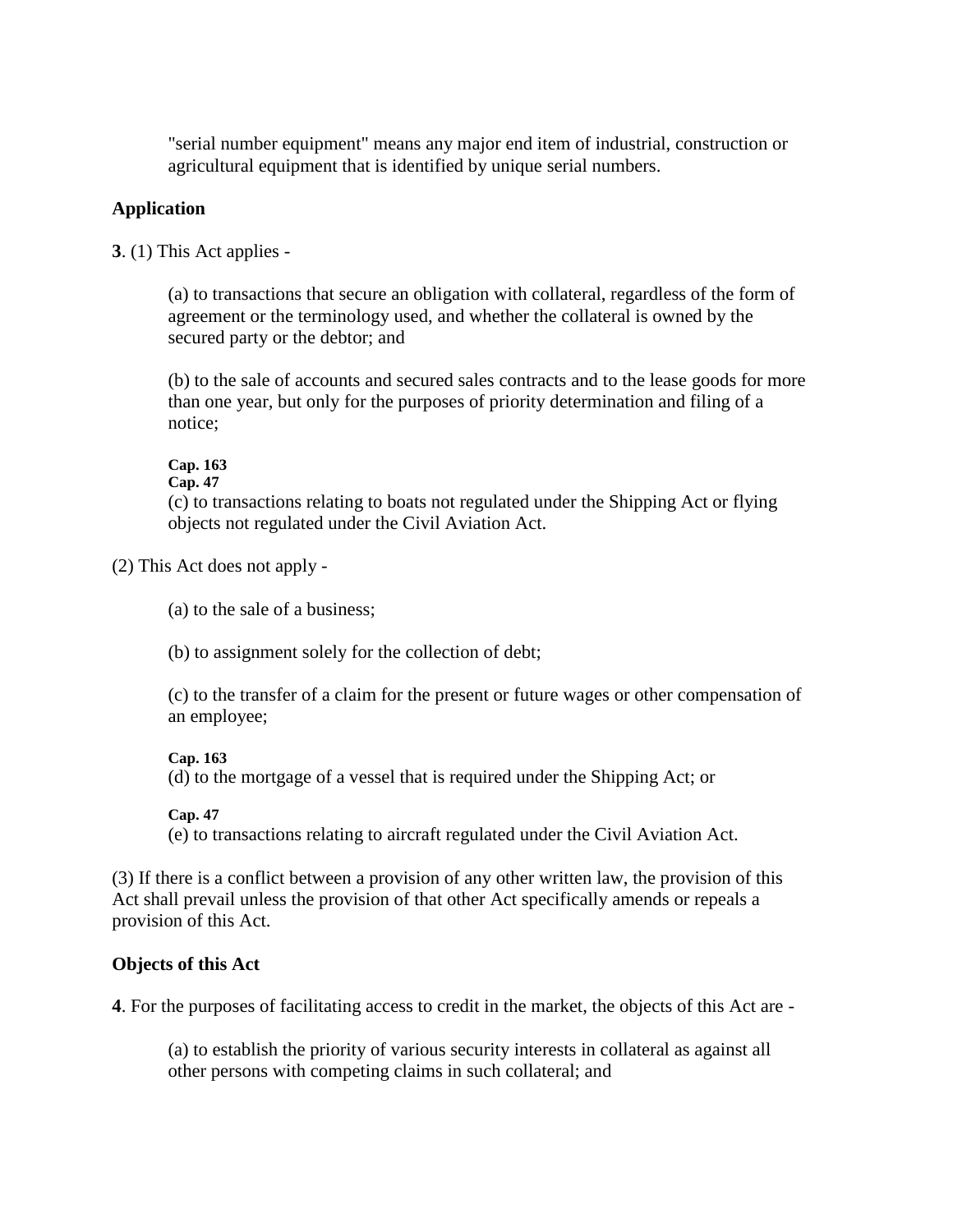(b) to ensure that public records held by the Filing Office provide notifications to all other persons of the existence of the security interests in such collateral.

# **PART II SECURITY INTEREST, OBLIGATIONS AND PRIORITY**

## **Obligations**

**5**. A security interest may secure one or more obligations which may -

- (a) be described specifically or generally;
- (b) be monetary or non-monetary;
- (c) be pre-existing, present or future; or
- (d) be in respect of a current account.

### **Security interest in consumer goods**

**6**. A security interest may be taken in the consumer goods of a debtor except for a purchase of money security interest in the consumer goods.

#### **Description of collateral**

**7**. (1) A description of collateral is sufficient, whether it is specific or general, if it reasonably identifies what is described, such as "all equipment" or "all movable property" except that consumer goods require a specific description.

### **Attachment of interest**

**8**. (1) A security interest attaches to the collateral and becomes enforceable only if -

- (a) each debtor has signed a security agreement that describes the collateral;
- (b) value has been given by the secured party; and
- (c) the debtor has rights in the collateral
- (2) A security interest attaches to proceeds unless otherwise agreed.

#### **Notice to account debtors not required**

**9**. If collateral consists of present or future accounts, secured sales contract or payment of intangibles, notice to the account debtors is not required as a condition of attachment or perfection of the security interest.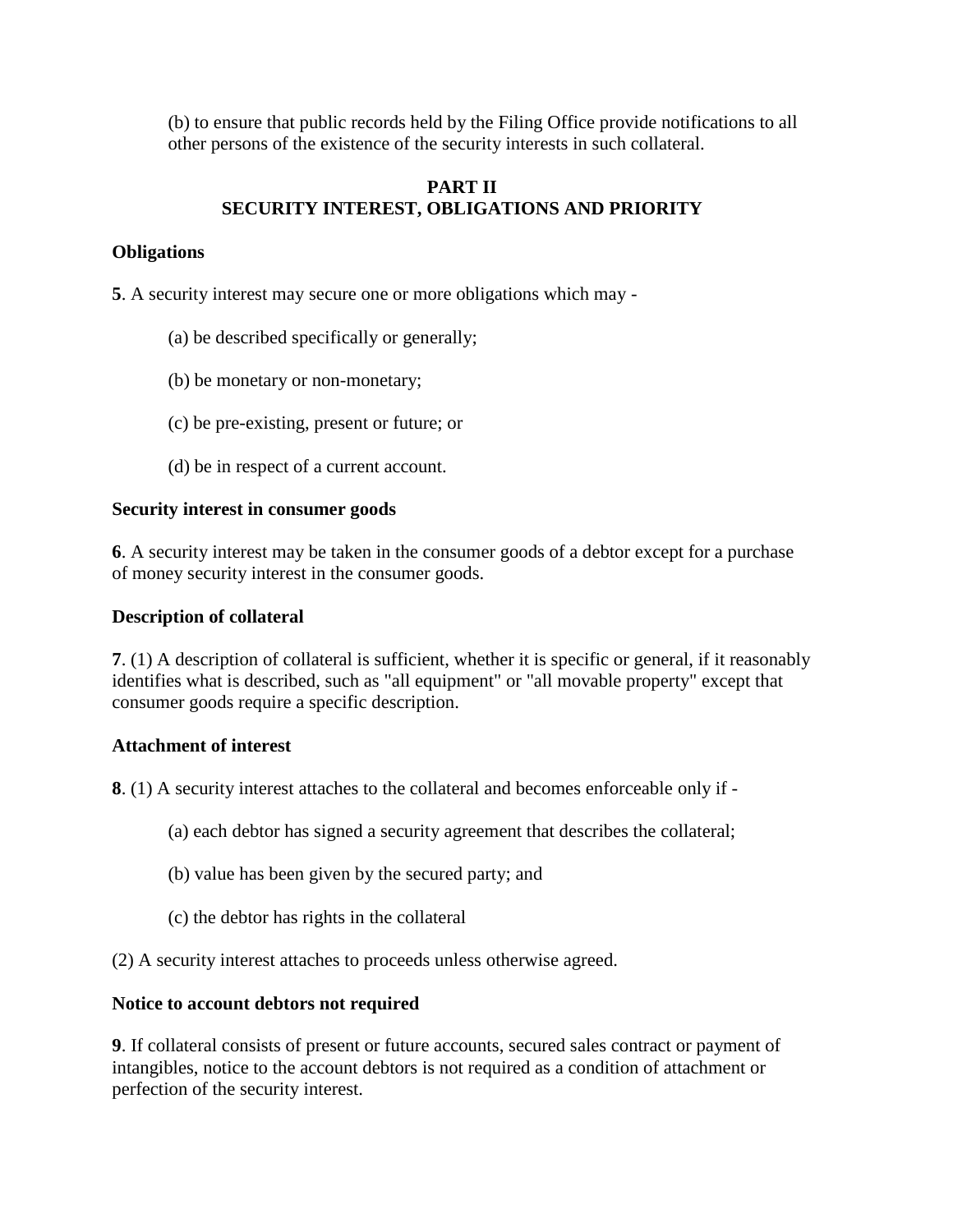## **Continuity of security interest**

**10**. A security interest continues in collateral notwithstanding sale, lease, licence, exchange or other disposition of the collateral, except as otherwise provided in this Act or agreed by the parties.

### **Security agreement in a record**

**11**. (1) A security agreement must be in a record or multiple records, which may be electronic.

(2) A security agreement is affective between the parties and against purchases and creditors, except as otherwise provided in this Act.

## **Perfection of security interest**

**12**. (1) A security interest is perfection when it has attached to the collateral and a means of perfection is completed, subject to the conditions specified in section 20.

(2) The means of perfection are -

- (a) the filing of a notice;
- (b) the possession of the collateral;
- (c) the control of the collateral; and
- (d) the automatic perfection as provided in subsections  $20(1)$  and  $(5)$ .

### **Means of perfection in special cases**

**13**. A notice must be filed in the Filing office to perfect a security interest with the following qualifications -

(a) perfection occurs automatically upon attachment of the security interest in case of a purchased money security interest in consumer goods of the debtor;

(b) a security interest in goods, instruments, documents or secured sales contracts may be perfected by secured party's taking possession;

(d) a security interest in a deposit account may be perfected only by the secured party's control of the deposit account;

(e) upon disposition of collateral, a security interest attaches to proceeds of the collateral and is continuously perfected if the security interest in the collateral was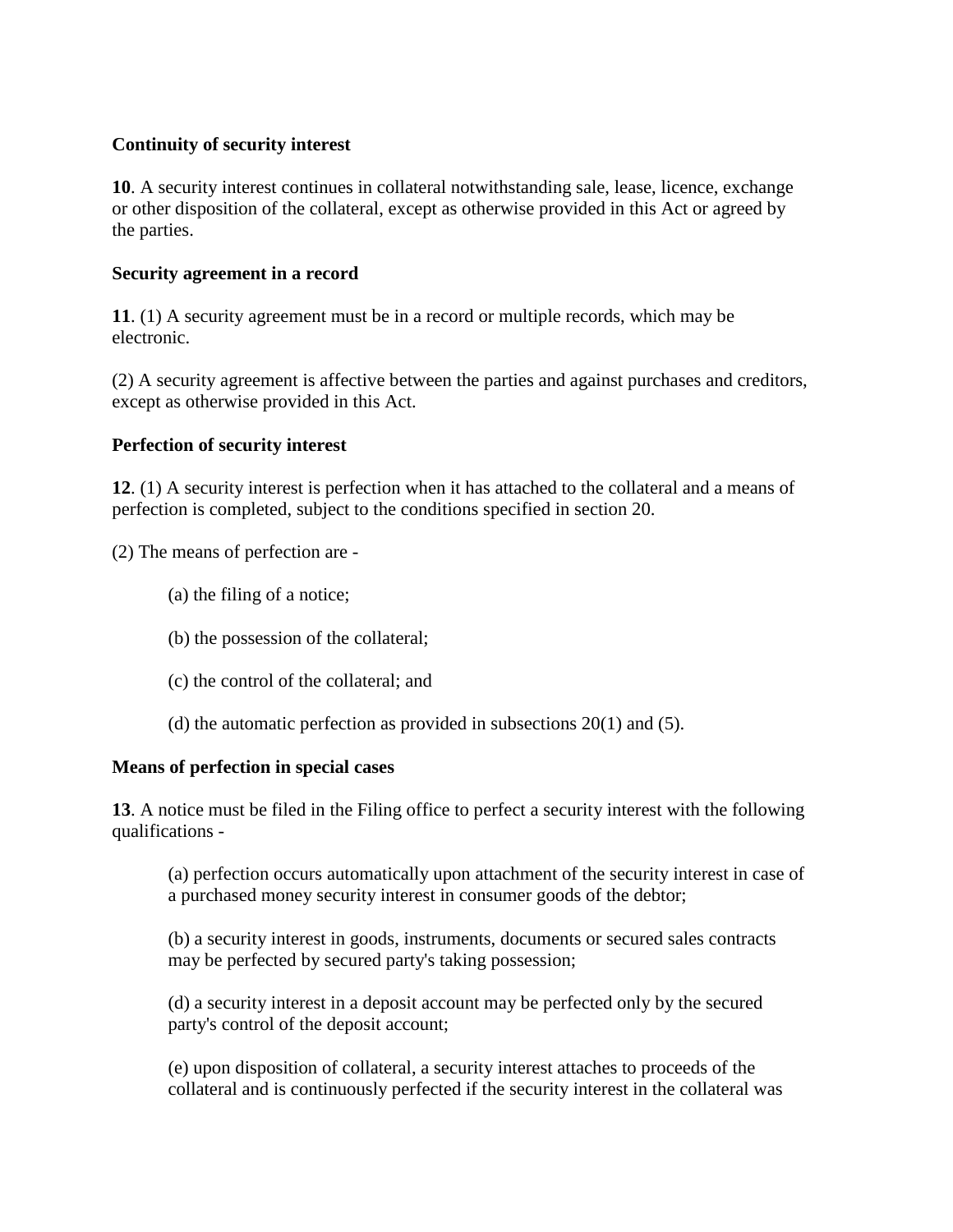perfected. The security interest in proceeds becomes unperfected 15 days after the debtor receives the proceeds unless the proceeds are identifiable cash proceeds or are described by the collateral description in the filed notice;

(f) a lessor or a buyer of accounts or secured sales contracts may perfect its interest in the same manner as for a security interest; and

(g) a security in a motor vehicle or serial numbered equipment may be perfected by filing a notice that describes the motor vehicle or the serial numbered equipment generally or by serial number. As against a buyer or lessee, however, priority requires description by serial number.

## **Perfection by different means**

**14.** A security interest is perfected continuously if it is first perfected in one manner and later perfected in another manner, without a period when it is not perfected.

## **Assignment of security interest**

**15**. If a secured party assigns a perfected security interest, a notice need not be filed under this Act to continue perfection of the security interest.

## **Lapse of perfection**

**16**. When a filing period lapses as a result of a failure to file a continuation notice by the lapse date, perfection of the security interest also lapses, unless perfection is achieved by another means prior to the security interest.

# **Priority rules**

**17.** (1) Security interests and interests of lien holders in the same collateral have priority according to time of filing of notice or perfection by other means, except as otherwise provided in this Act.

(2) Priority is measured from the earlier to occur of filing of a notice or perfection by other means, provided that there is no time thereafter when a notice is not effective or perfection does not exist.

(3) The first security interest to attach to a collateral has priority among security interests for which there is no effective filed notice or other form of perfection.

# **Priority continues in proceeds**

**18.** The priority of a security interest in proceeds is the same as the priority of the security interest in the original collateral.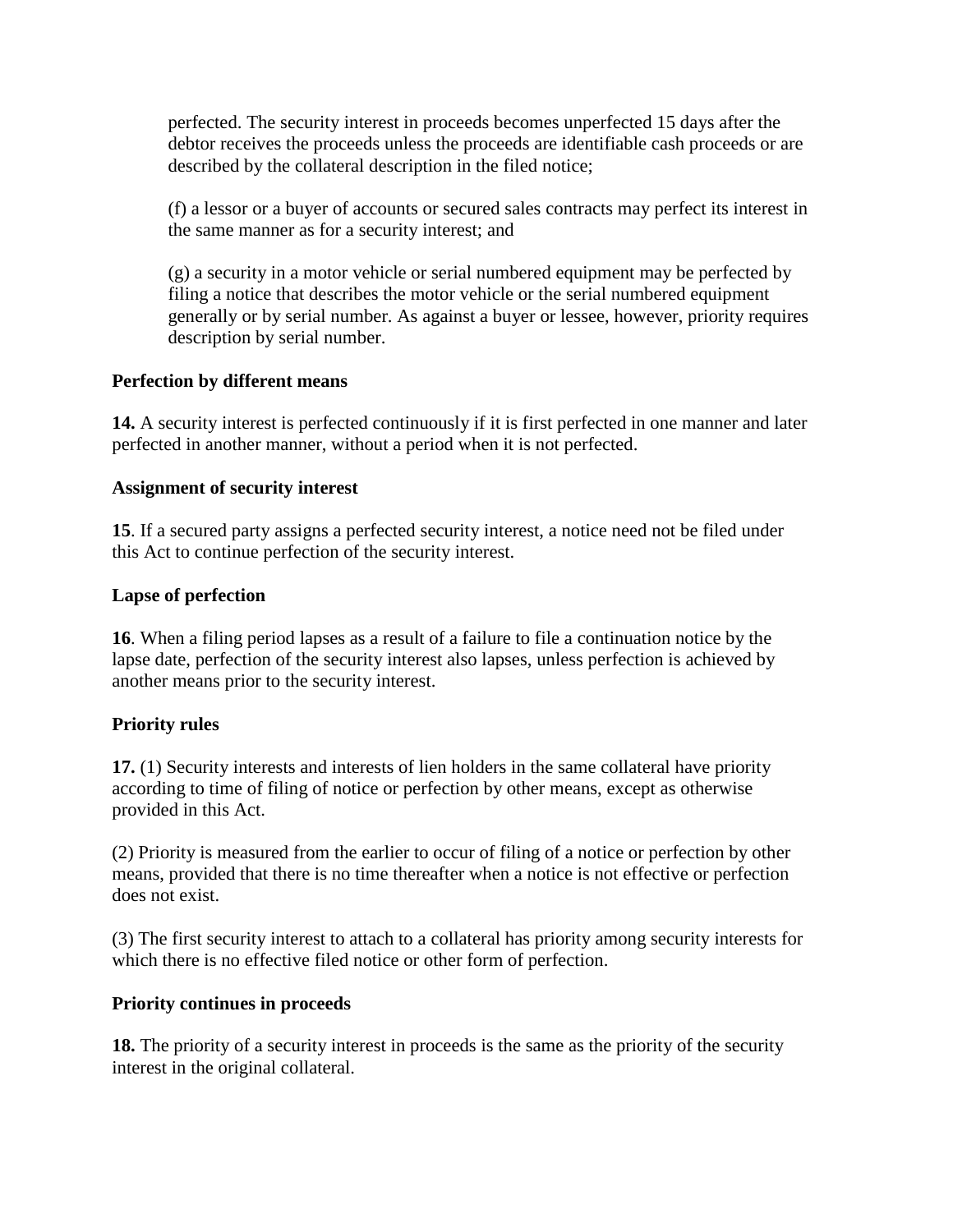## **Purchase of secured sales contract or instruments**

**19**. A purchaser of secured sales contracts or instruments has priority over a secured party's security interest in the secured interest in the secured sale contracts or instruments if in the ordinary course of the purchaser's business -

(a) the purchaser gives new value and takes possession of the secured sales contracts or instruments; and

(b) the secured sales contracts or instruments do not indicate as an assignment to the secured party.

## **Transferee Exception**

**20**. (1) A transferee takes collateral free of a security interest if the transferee gives value and takes delivery of the collateral without knowledge of the security interest and before a notice is filed or security interest is otherwise perfected.

(2) A buyer or lessee of goods in the ordinary course of business takes free of a security interest, even if the security interest is perfected and the buyer or lessee knows of its existence.

(3) A buyer or a lessee of a motor vehicle or serial numbered equipment takes it free of a security interest, if the buyer or lessee does not know of the security interest and if the serial number is not included on a filed notice of security interest.

(4) A buyer takes free of a perfected security interest in goods if the secured party consents to the sale by the debtor.

(5) A person who receives cash for value takes free of a perfected security interest in the cash.

(6) A lien holder who takes control of collateral or causes collateral to be seized before a security interest is perfected takes free of the security interest.

(7) A court or a liquidator or an insolvent company that takes physical custody or control of assets before a security interest is perfected in such assets takes free of the security interest.

### **Purchase money security interest**

**21**. (1) A purchased money security interest in equipment has priority over a conflicting security interest if the purchase money security interest is perfected when the debtor receives possession of the equipment or within 10 days thereafter.

(2) A purchased money interest in goods or their proceeds that is perfected not later than 10 days from the date the debtor obtains possession of the goods has priority over the rights of a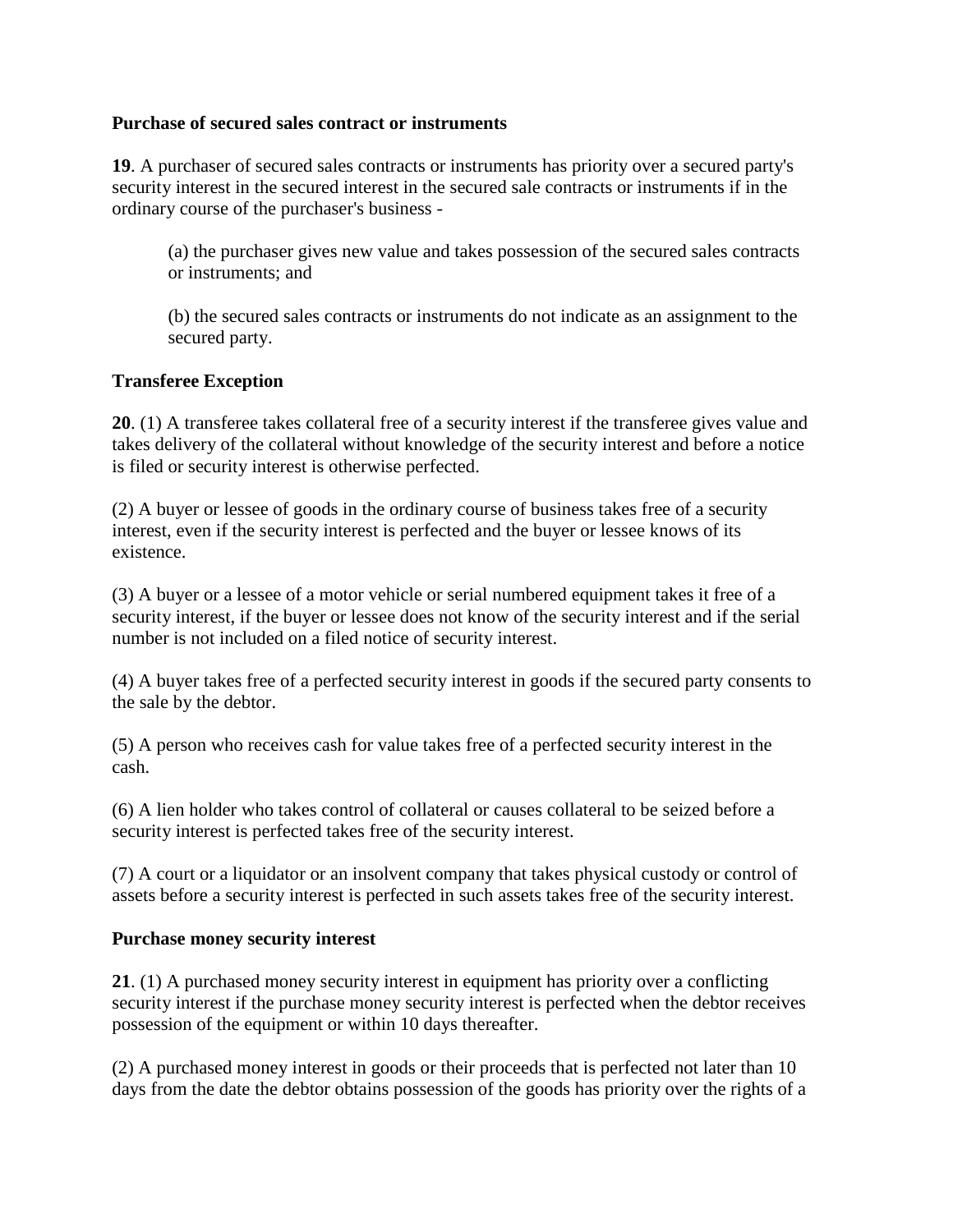buyer, lessee or lien holder which arise between the time the security interest attaches and the time the notice is filed.

(3) A perfected purchased money security interest in inventory or livestock has priority over a conflicting perfected security interest in the same inventory or livestock if -

(a) the purchase money security is perfected when the debtor receives possession of the inventory or livestock; and

(b) not later than 10 days after the debtor receives possession, the purchase money secured party gives written notice to the holder of the conflicting perfected security interest in the same types of inventory or livestock.

# **Livestock**

**22**. A perfected security interest in livestock given for value to enable the debtor to obtain food or medicine for the livestock has priority over any other security interest in the livestock or its proceeds granted by the debtor except for a perfected purchase money security interest in the livestock.

# **Fixtures**

**23**. (1) A security interest may continue in goods that become fixtures.

(2) A security interest in fixtures is subordinate to rights in the immovable property to which it is affixed.

(3) Subsection (2) does not apply -

(a) if a notice of the security interest in the fixtures has been filed in the Filing Office;

(b) if the right in the immovable priority arose after the goods became fixed, the filing of the notice of the security interest in the fixtures preceded registration of the rights in or seizure of the immovable property.

# **Crops**

**24**. (1) A perfected security interest in crops growing or to be grown has priority over a conflicting interest of the owner or mortgagee of the land if the debtor is in possession of the land or has an interest in the land that is registered in accordance with the Land the Titles Act.

(2)A perfected security interest in crops or their proceeds, given for value to enable the debtor to produce or harvest the crops and given while the crops are growing or during the 6 month period before the crops were planted has priority over any other security interest in the same collateral given by the same debtor.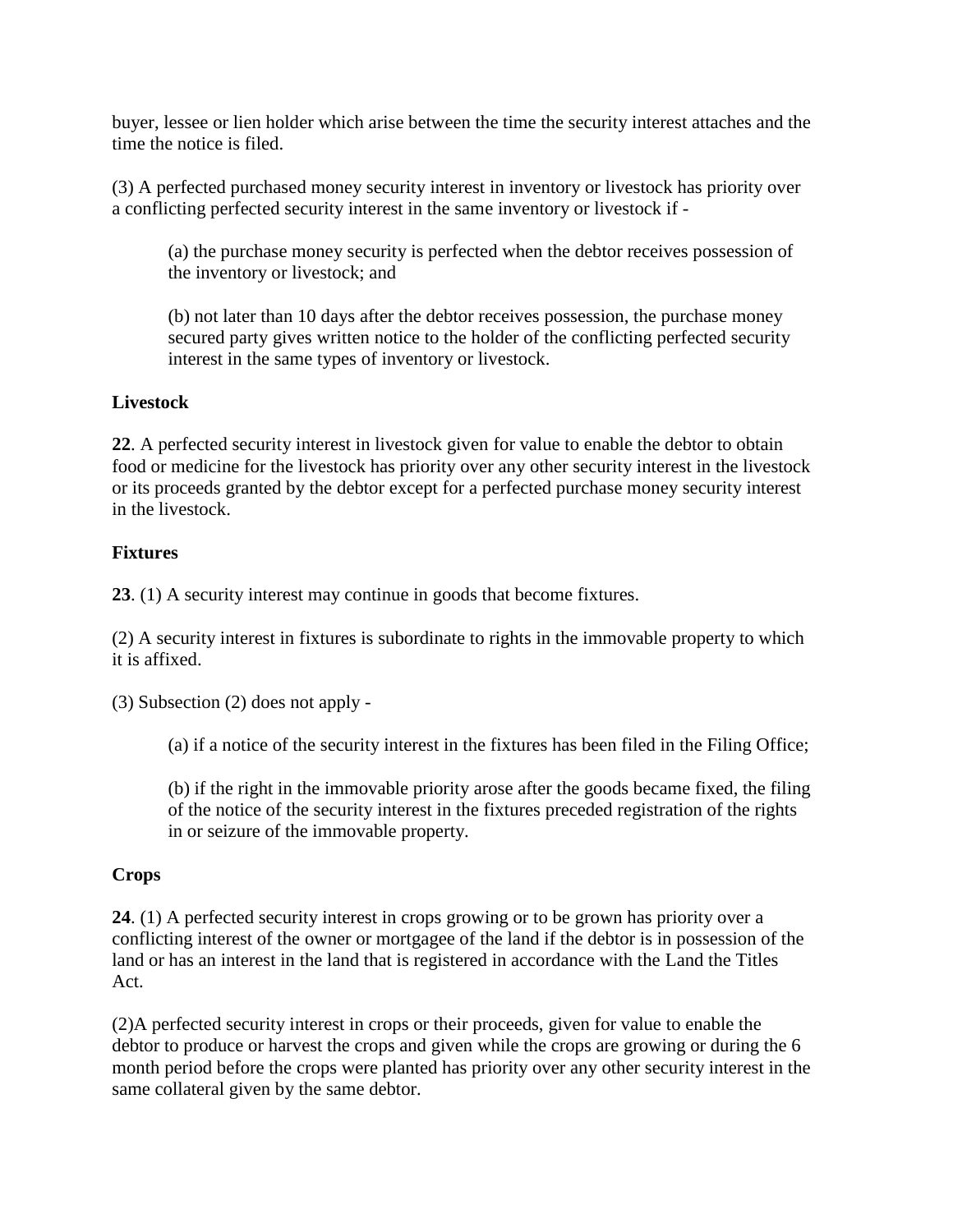(3) An unperfected security interest in crops is subordinate to the rights of a judgment creditor who causes the land to be seized in order to enforce a judgement.

### **Right of retention**

**25**. A right of retention has priority over a perfected security in goods if the right of retention arises in the ordinary course of business of the person in possession of the goods.

### **Accession**

**26**. (1) A security interest continues in collateral that becomes an accession.

(2) If the security interest is perfected when the collateral becomes an accession, the security interest remains perfected in the accession.

### **Commingled goods**

**27**. (1) In this section, "commingled goods" means goods that are physically united with other goods in a way that their identity is lost in a product or mass.

(2) A security interest may not be created in commingled goods unless the collateral to which a security interest has attached becomes commingled, in which case the security interest attaches to the product or mass.

(3) If a security interest is perfected before the collateral becomes commingled, the security interest continues to be perfected in the product or mass.

(4) For the purpose of subsection (3), the priority of the security interest in the product or mass is measured from the time of perfection of the security interest in the collateral that became commingled, except as limited by subsection (5)(c).

(5) If more than one security interest attaches to the product or mass, the following rules determine priority -

(a) a security interest that is perfected has priority over a security interest that is unperfected at the time the collateral becomes commingled goods;

(b) the first security interest to attach to the product or mass has priority among unperfected security interest; and

(c) if more than one security interest is perfected, the perfected security interests rank equally in proportion to the value of the collateral at the time it become commingled.

#### **Subordination**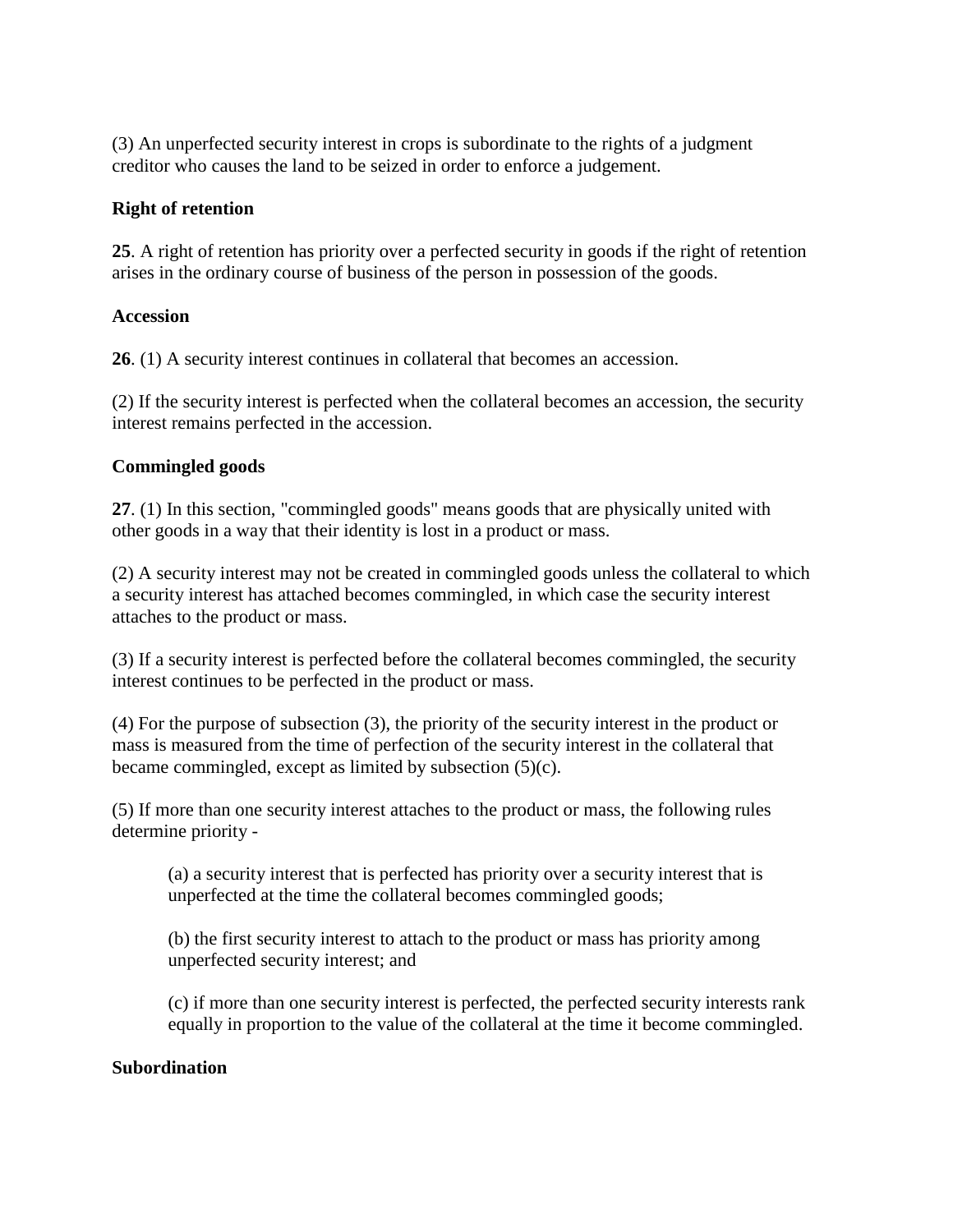**28**. A secured party may, in a security agreement or otherwise, subordinate its security interest to any other interest.

## **PART III ESTABLISHMENT AND FUNCTIONS OF FILING OFFICE**

## **Establishment of Filing Office**

**29.** (1) There is hereby established for the purpose of this Act an office to be called the Filing Office.

(2) The duties of the Filing Office are -

(a) to file all notices of security interest or other interests in movable property as required by this Act;

- (b) to provide electronic means for filing of notices of security interest and lien;
- (c) to search for notices;
- (d) to perform any other duties conferred upon it by this Act or any other written law.

(3) The purpose of information provided by the Filing Office is only to give notice of the possible existence of a security interest in the collateral.

(4) The electronic records of the Filing Office shall be official records.

(5) Information contained in a filed notice, including indices and other records created by the Filing Office with regard to the notices, are public records and may be inspected by any person.

(6) The Filing Office shall be administered by such officers as the Public Service Commission shall appoint.

### **Sufficiency of notice**

**30.** (1) An initial notice of security interest is sufficient if the notice includes the following information -

- (a) the notice must identify the debtor by name
	- (i) the standard for correct name of a citizen of Solomon Islands shall be -

(aa) if the debtor is a member of the Solomon Islands National Provident Fund, the name as it appears on his or her certificate of membership of the Fund;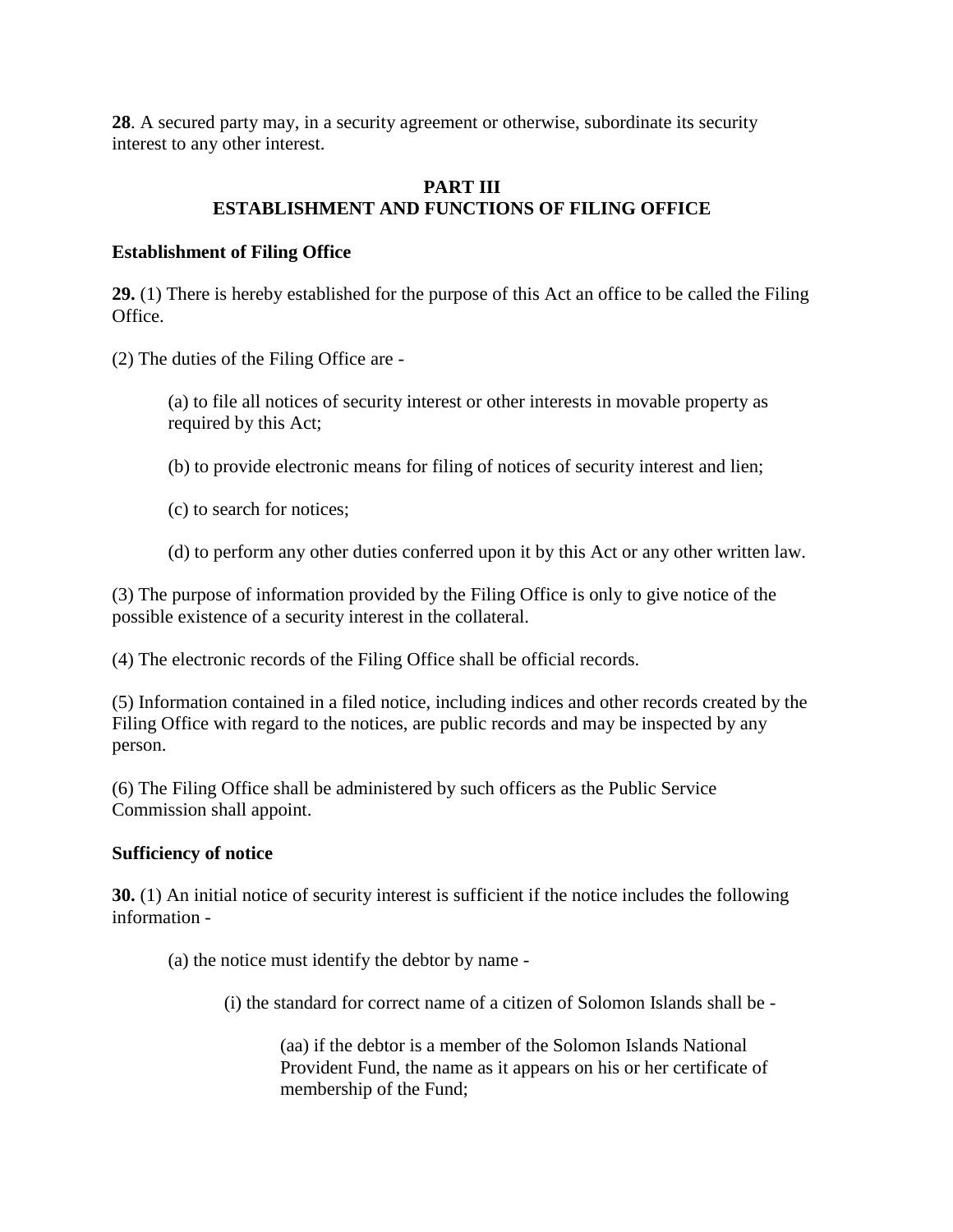(bb) if the debtor is not a member of the Solomon Islands National Provident Fund, the name as it appears on his or her birth certificate and any marriage certificates;

(cc) if the debtor is not a member of the Solomon Islands National Provident Fund and does not have a birth certificate, the name as it appears on his or her driver's licence; or

(dd) if the debtor has none of the foregoing types of identification document, his or her name as it appears on any other type of identification document registered with or issued by a government office;

(ii) the standard for correct name of company or other organizations shall be the name shown on its information documents in the companies register; or

(iii) the standard for correct name of a foreign individual shall be the name on his or her passport;

(b) the notice must identify the secured party or an agent of the secured party by name and provide an address;

(c) the notice must describe the collateral covered by the notice which description may be general or specific, and if the collateral is a fixture, the notice must describe the immovable property to which a fixture is to be affixed.

(2) A debtor must authorise the filing of an initial notice by signing a security agreement or other record. A signature may be any tangible indication of the debtor's intent to enter into the agreement.

(3) A notice may be file before a security agreement is concluded or before a security interest is concluded or before a security interest attaches to collateral.

(4) A notice of lien may be filed as follows -

(a) by a lien holder without the consent of the lienee;

(b) in the case of a lien on the property of a bankrupt company or individual by the trustee;

(c) upon a request of a plaintiff for whom a money judgement has been rendered, the notice of lien on the property of the judgement debtor may be filed by the Court;

(d) in the case of the movable property of a delinquent tax payer, the notice may be filed by the Commissioner of Inland Revenue; and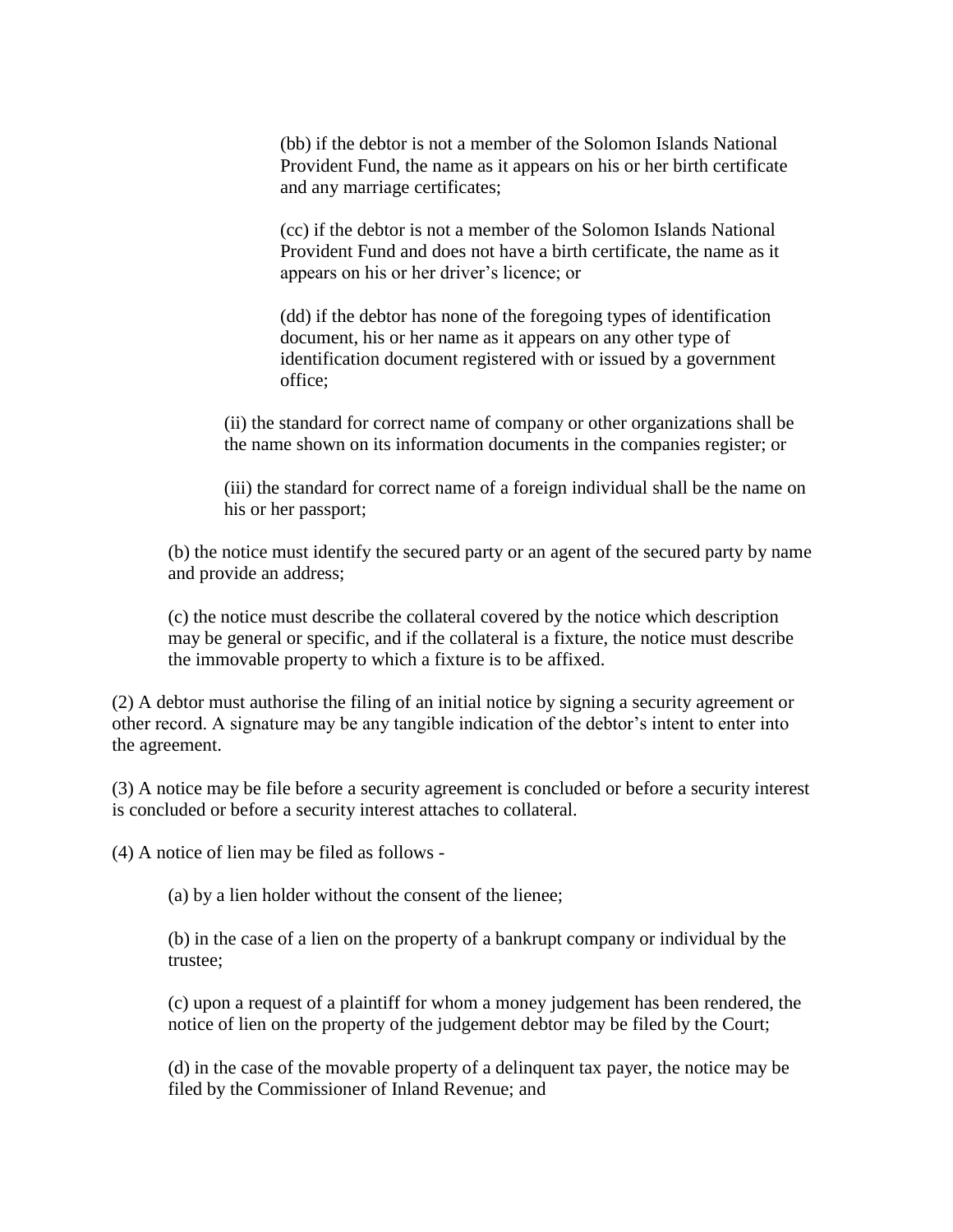(e) in the case of a delinquent employer, the notice may be filed by the Board of the Solomon Islands National Provident Fund.

(5) A notice substantially complying with the requirements of this section is effective unless it is seriously misleading, such as a notice that does not provide the correct name of the debtor.

## **Effectiveness of notice**

**31.** (1) A notice is effective at the time it is discoverable on the records of the Filing Office and is effective for a period of 5 years unless a continuation notice is filed before the period lapses.

(2) A notice becomes ineffective when it lapses, and the security interest that was perfected by such notice becomes unperfected unless it is perfected by other means.

## **Amendment**

**32.** (1) An initial notice may be amended and where amended, the amended notice must -

- (a) identify the initial notice by its file number;
- (b) identify each secured party who authorises the amendment; and
- (c) provide all information required for an initial notice.

(2) An amended notice that adds collateral or adds a debtor must be authorised by the debtor by signing the security agreement or other record.

(3) An amended notice is effective only as to each secured party that authorises it.

(4) An amended notice that adds collateral or a debtor is effective as to the added collateral or debtor from the date of filing of the amended notice.

# **Continuation**

**33.** (1) The period of effectiveness of a notice may be continued by filing a continuation notice that -

- (a) identifies the initial notice by its file number; and
- (b) identifies each secured party who authorises the continuation notice.

(2) A continuation notice may be filed only within 6 months before the expiration of the effective period of the notice.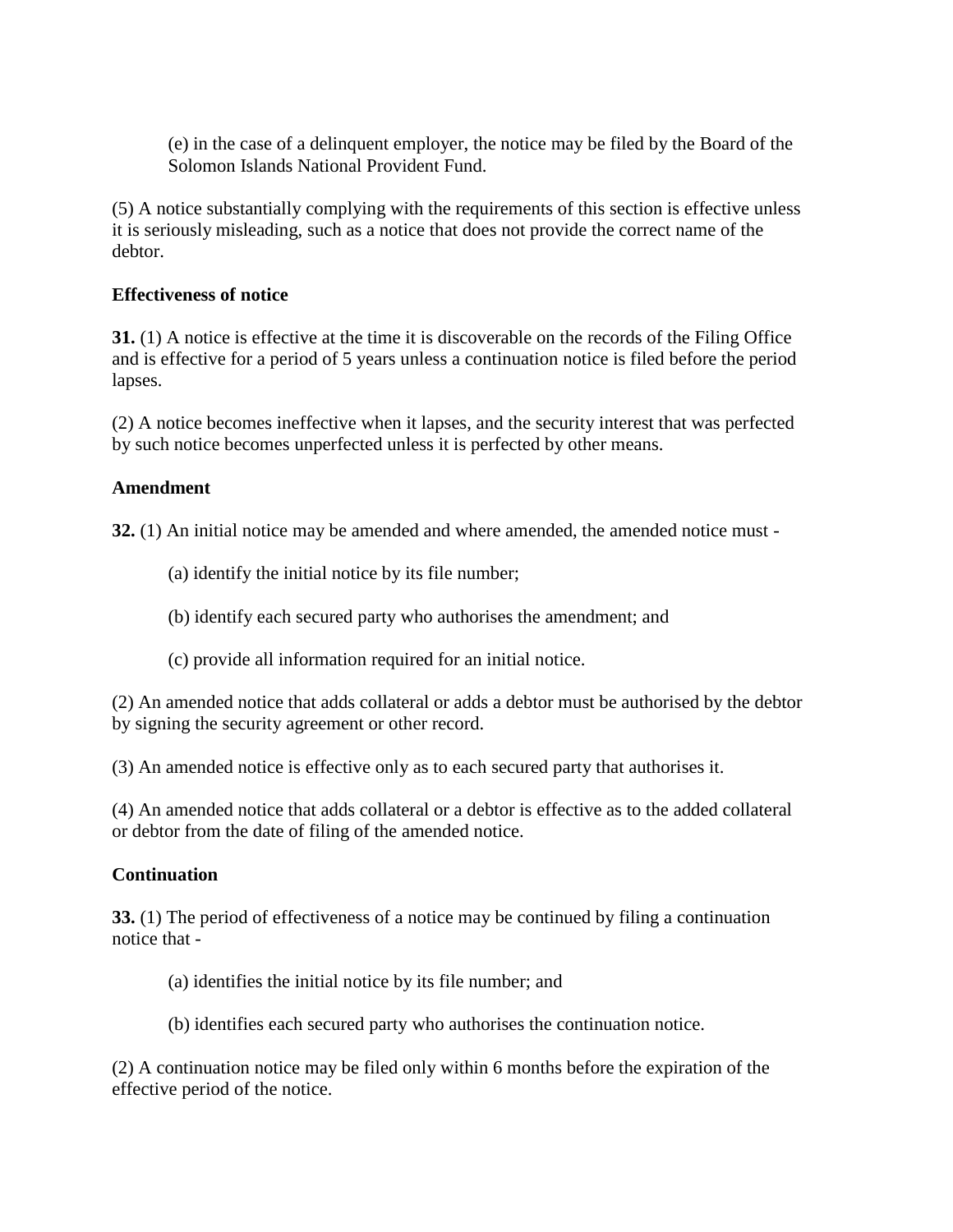(3) The effectiveness of the initial notice is extended for a further 5 years for each authorising secured party upon filing of a continuation notice.

## **Termination**

**34.** (1) The effectiveness of a notice may be terminated by filing a termination notice that -

(a) identifies the initial notice by its file number;

(b) identifies each secured party who authorises the termination notice; and

(c) indicates that the initial notice is no longer effective with respect to each secured party that authorises the termination notice.

(2) Within 20 days after a secured party receives a written demand by the debtor, the secured party shall file a termination notice if -

(a) there is no outstanding secured obligation and no commitment to make an advance or otherwise give value; or

(b) the debtor did not authorise the filing of the initial notice.

(3) Within 20 days after the Commissioner of Inland Revenue or the Solomon Islands National Provident Fund receives a written demand, the Commissioner of Inland Revenue or the Solomon Islands National Provident Fund shall file a termination notice if the full payment of past due amounts, penalties and interest have been made.

(4) A termination notice terminates the effectiveness of the initial notice as to each authorising secured party.

### **Notice of objection**

**35.** (1) A person may file a notice of objection to a notice of security interest that identifies the person as a debtor if the person believes that the notice is inaccurate or was wrongly filed.

(2) A notice of objection must -

(a) identify the notice to which it relates by its file number;

(b) provide the name of the person who files the notice of objection; and

(c) provide the basis for the person's belief that the notice of security interest is inaccurate or was incorrectly or wrongfully filed.

(3) Filing of a notice of objection does not affect the effectiveness of a notice of security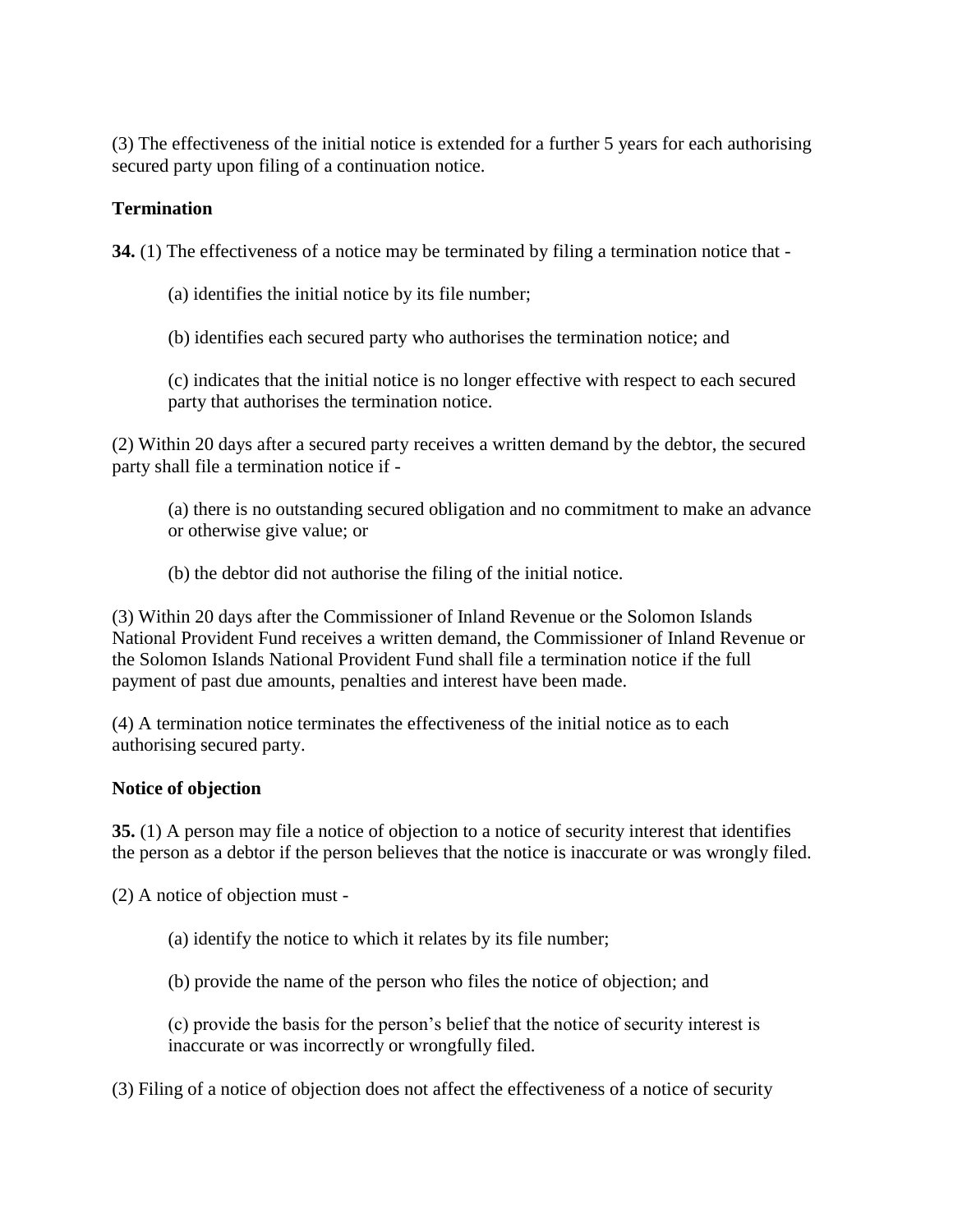interest.

#### **Refusal to file notice**

**36.** (1) The Filing Office may refuse to file a notice on any of the following grounds -

- (a) in the case of an initial notice, the notice does not provide the name of a debtor;
- (b) in the case of an amended notice, the notice -

(i) does not provide the name of a debtor;

(ii) does not provide a file number of the initial notice;

(iii) identifies the initial notice for which effectiveness has lapsed;

(iv) does not identify an authorizing secured party;

(c) in the case of an continuation notice, the notice -

(i) does not provide the file number of the initial notice;

(ii) identifies an initial for which effectiveness has lapsed;

(iii) was not presented within 6 month period; or

(iv) does not identify an authorizing secured party;

(d) in the case of a termination notice, the notice -

(i) does not provide the file number of the initial notice; or

(ii) has identified an initial notice that has lapsed; or

(iii) does not identify an authorizing secured party;

(e) in the case of a notice of objection, the notice -

(i) does not provide a file number of the initial notice;

(ii) identifies an initial notice for which effectiveness has lapsed; or

(iii) does not name the person who files the notice;

(f) the full filing fee is not tendered, or no arrangement has been made for payment of fees by any other means.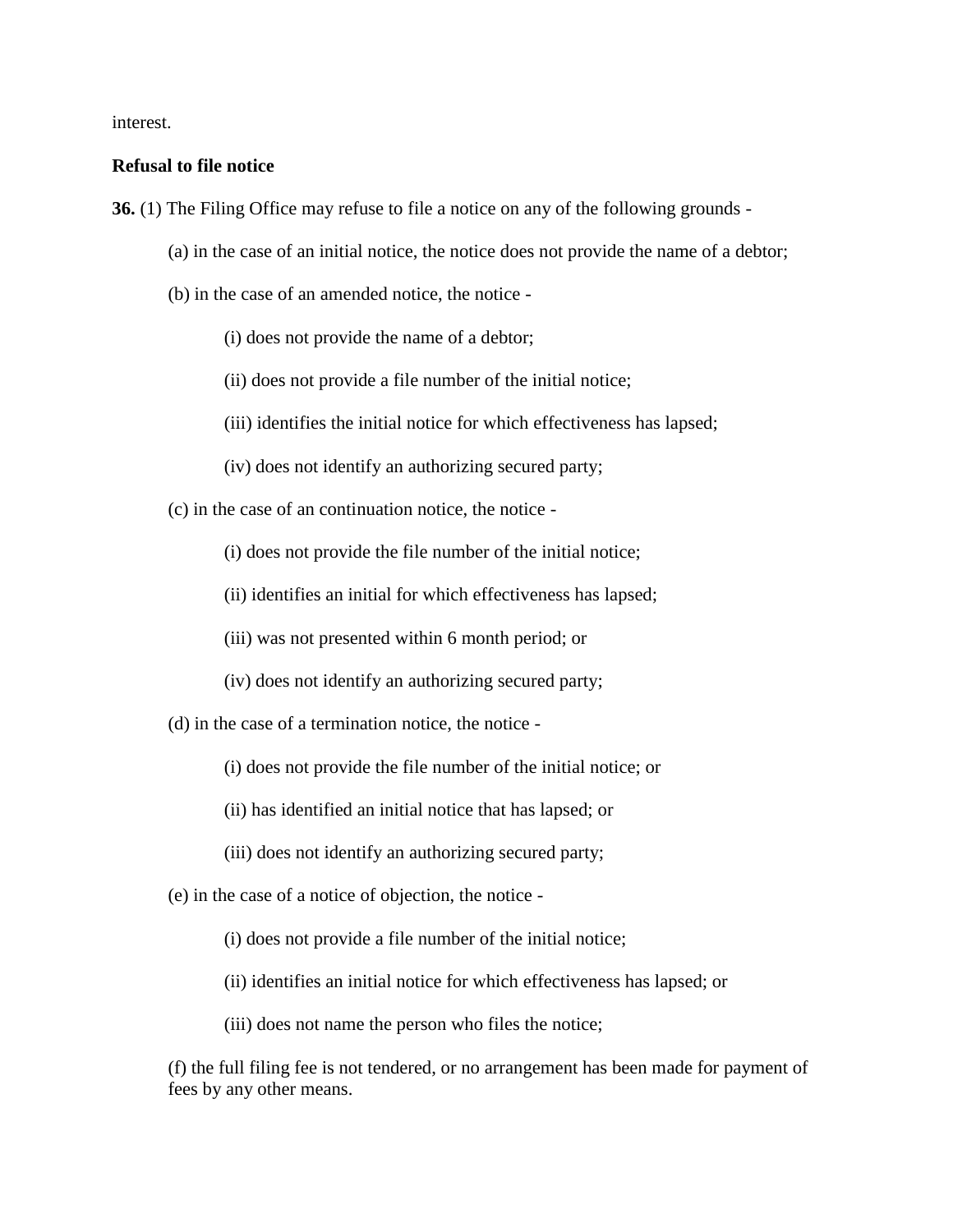(2) If the Filing Office refuses to file a notice under any of the grounds mentioned in subsection (1), it shall promptly communicate the fact of and reason for its refusal to the person who presented the notice.

## **Other duties if the Filing Office**

**37.** (1) The duties of the Filing Office when a notice is filed are -

(a) to assign a unique filling number;

(b) to create a record that bears the number assigned to the initial notice and the date and time of filing; and

(c) to maintain the record for public inspection.

(2) The Filing Office shall index notices by the name of the debtor and, for notices containing a serial number of a motor vehicle or serial numbered equipment, by the serial number.

(3) The Filing Office shall return to the secured party filing the notice a copy of the electronic record of the notice to include the file number and the date and time of filing.

(4) The Filing Office shall maintain the capability to retrieve a record by the name of the debtor, by the file number assigned to the initial notice and, for the notices containing the serial number of motor vehicle or serial numbered equipment, by serial number.

(5) The Filing Office shall maintain records of lapsed notices for a period of 10 years beyond the date of lapse.

(6) The duties of the Filing Office are administrative, and as such by filing a notice or refusing to file a notice, the Filing Office does not determine the sufficiency, correctness, authenticity or validity of any information contained in the notice.

### **Search and certification of reports**

**38.** (1) The Filing Office shall communicate the following information to any person who requests it -

(a) whether there exist in the Filing Office any effective notices that designate a particular file number, debtor name or serial number of a vehicle or item of serial numbered equipment;

(b) the file number, and the date and time of filing of each notice;

(c) the name of each debtor and the name and address of each secured party on each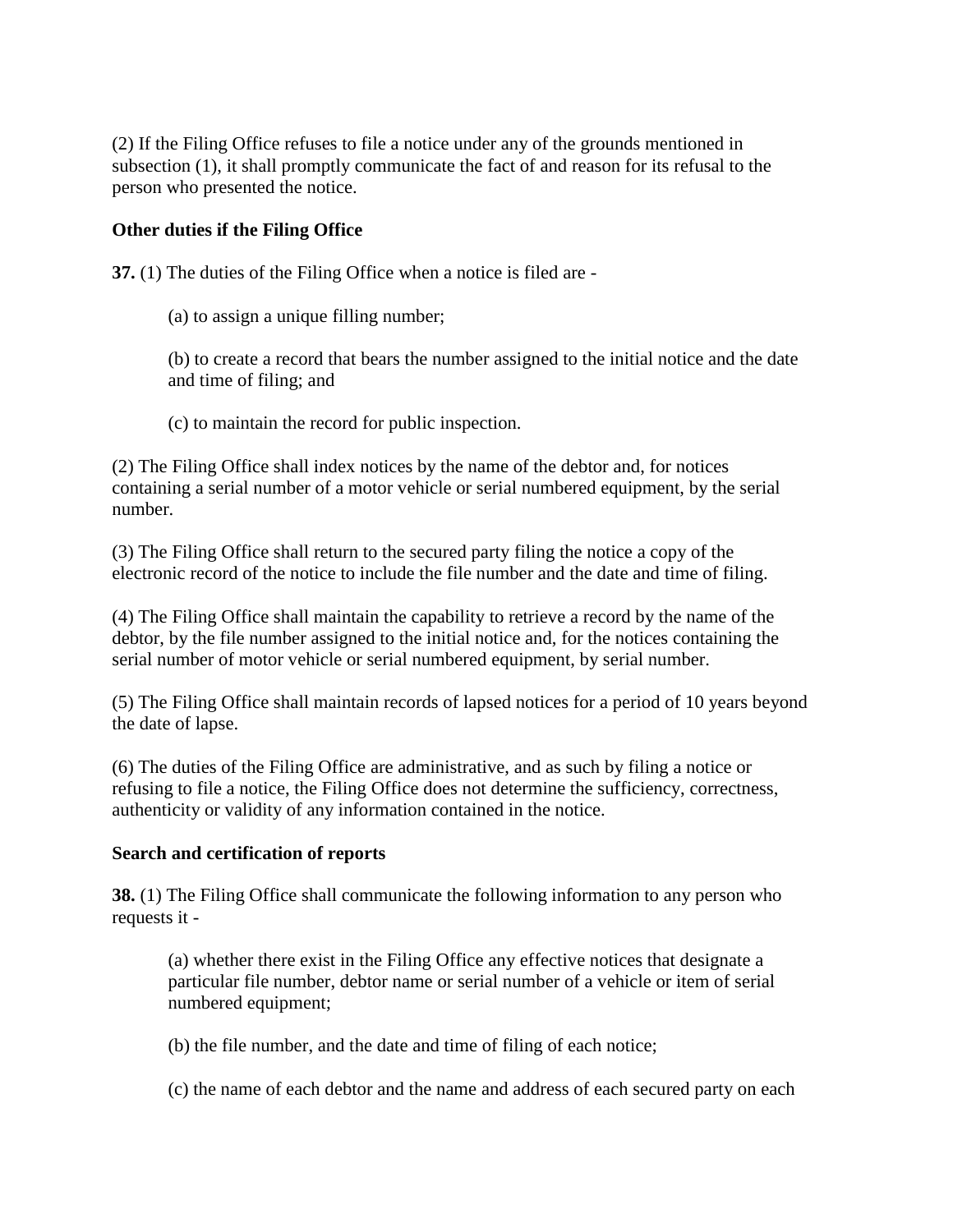notice; and

(d) all of the information contained in each notice.

(2) If requested, the Filing Office shall issue a certified report of the results of the search that is an official record of the filing notice and the report is admissible in a court as evidence of the matters in the report without further proof.

(3) Any person may request information from a secured party and the secured party may disclose any of the following information -

(a) the nature and amount of the secured obligation;

(b) a detailed description of the collateral;

(c) the remaining balance on the obligation, whether or not the secured party has an obligation to make future advances under its agreement with the debtor;

(d) the duration of the obligation under the security agreement; and

(e) the identity of all debtors and secured parties who are parties to the security agreement.

# **PART IV ENFORCEMENT OF SECURITY INTEREST**

### **Secured party rights upon default by the debtor**

**39**. (1) If the debtor defaults on an obligation to pay or perform the obligation, or if another default occurs, the security interest becomes enforceable.

(2) Upon default, the secured party has -

(a) the right to possession or control of the collateral, even if the security agreement is silent about possession or control;

(b) the right to dispose of the collateral; and

(c) any other rights or remedies provided in the security agreement, under this Act or any other law.

### **Recovery without judicial process**

**40**. (1) Upon default, a secured party with a security interest in an account, secured sales contract account or payment intangible -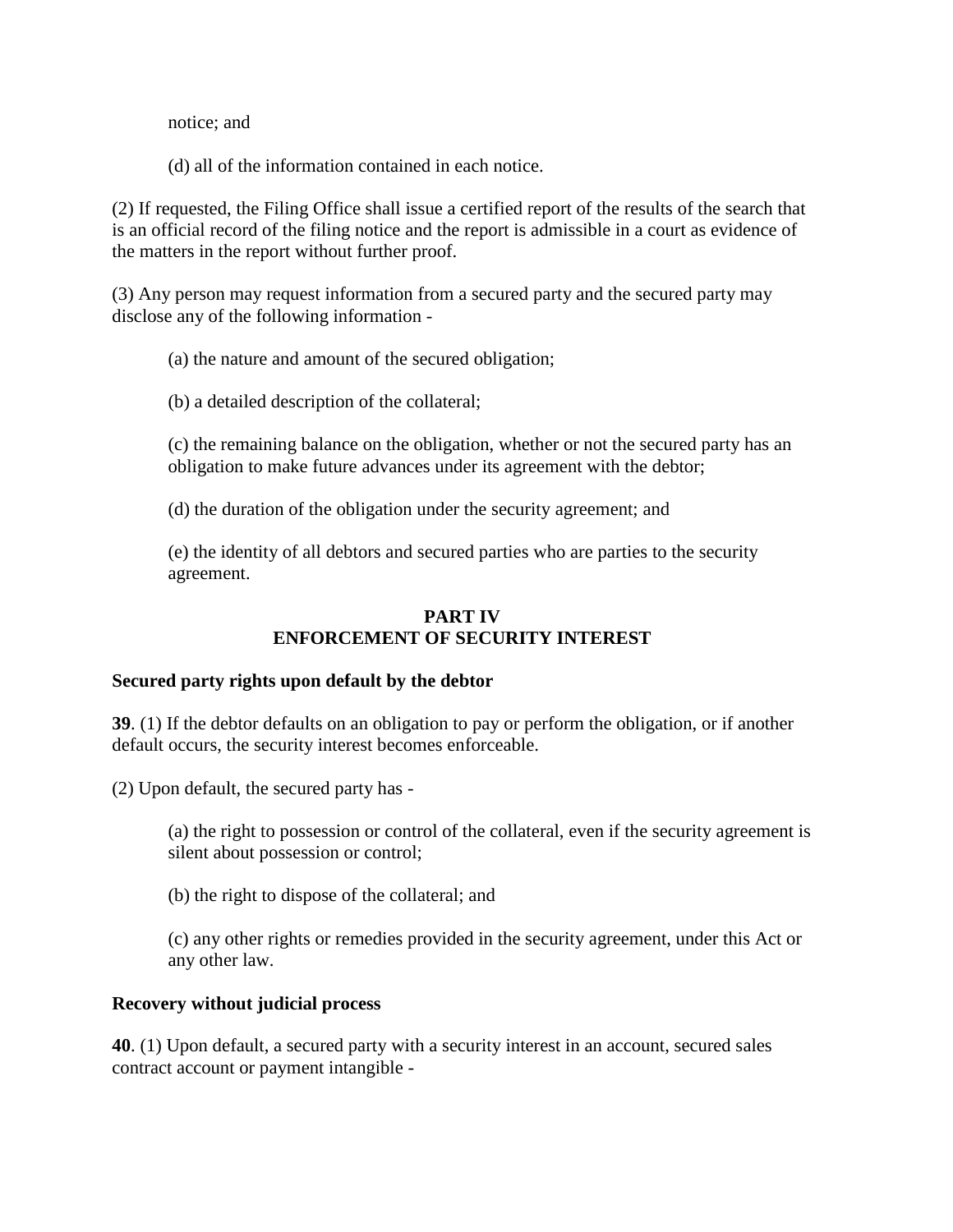(a) may instruct the account debtor to make payment to the secured party; and

(b) shall apply such payment to the satisfaction of the obligation secured by the security interest after deducting the secured party's reasonable collection expenses.

(2) Upon default, a secured party with a security interest in a document that is perfected by possession may proceed as to the goods covered by the document.

(3) If so agreed, and in any event after default -

(a) a bank with a perfected security interest in a deposit account maintained by the bank may apply the balance of the deposit account to the obligation secured by the deposit account; and

(b) in other cases, a secured party that has a security interest in a deposit account perfected by control may instruct the bank to pay the balance of the account to the party's account.

(4) The secured party may act under this section without judicial process, notwithstanding any other provision of this Act.

# **Expedited possession by secured party**

**41**. (1) In this section "breach of the peace" includes -

(a) entering without permission onto real property lawfully occupied by the debtor;

(b) resorting to physical violence or intimidation; or

(c) being accompanied by a law enforcement officer when taking possession or confronting the debtor.

(2) For cases not covered by section 40, the secured party may take possession or control of collateral, without legal process and without a breach of the peace, if -

(a) the security agreement so provides; or

(b) the debtor has agreed in writing after default

(3) If the collateral is a fixture, the secured party may remove it from the immovable property to which it is fixed without judicial process only if the debtor has agreed in writing after default.

(4) If, upon default, the secured party cannot take possession or control of collateral without breach of peace, or if the debtor does not agree after default to removal of collateral that is a fixture, the secured party may proceed as follows -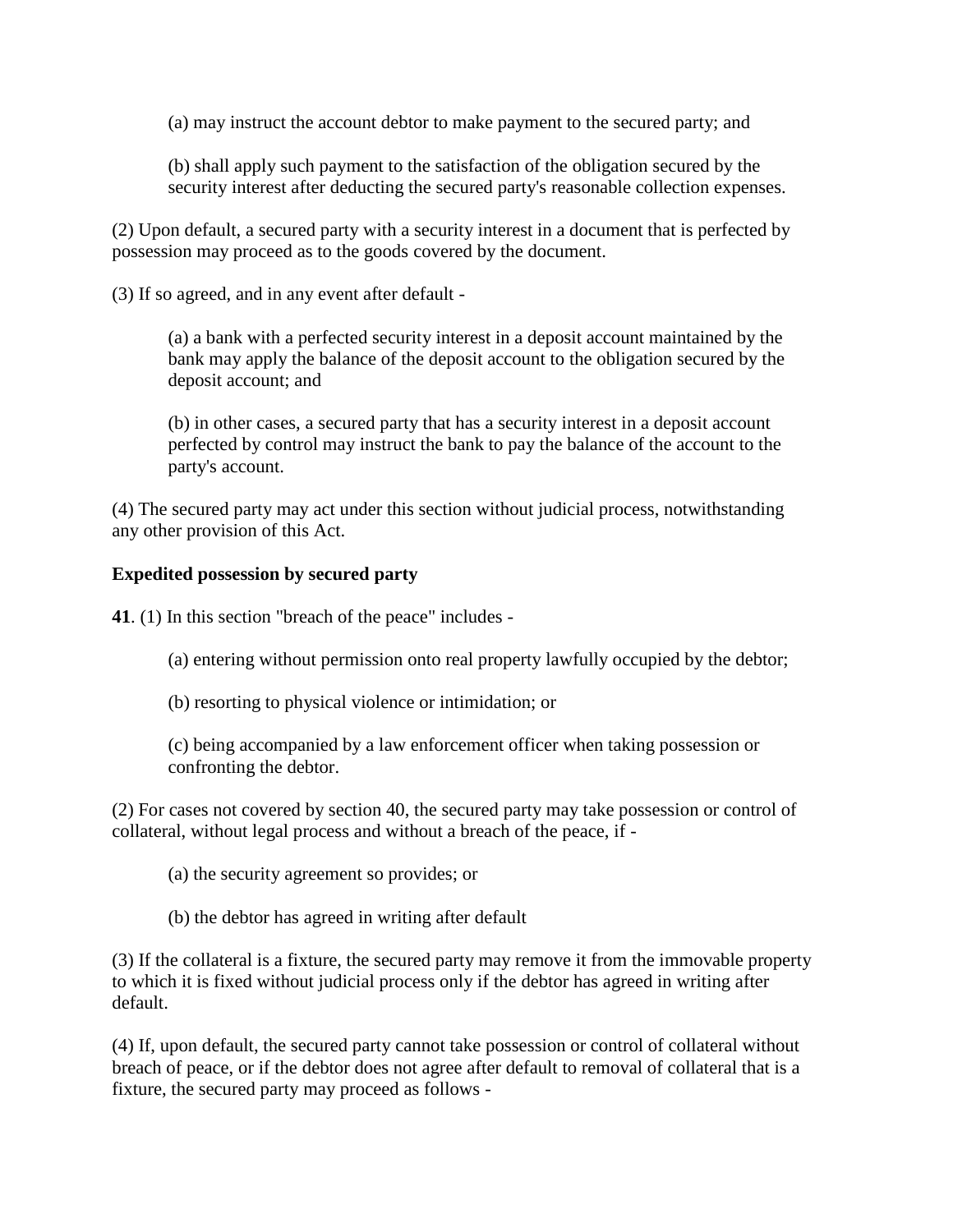(a) the secured party may apply for an expedited hearing to the court for an order granting the secured party possession of the collateral; and

(b) the secured party shall serve on the debtor a copy of the application, including a copy of all supporting documents submitted to the court.

(5) An application under subsection (4) (a) shall include a statement by the secured party, under oath, verifying the existence of the security agreement attached to the application and identifying at least one event of default by the debtor under the security agreement.

(6) The court shall fix a hearing under subsection  $(4)(a)$  at the earliest available time, provided that the application shall not be heard without service of the application and reasonable notice of the hearing on the debtor unless the court is satisfied that -

(a) the secured party has made reasonable efforts to make service on the debtor and such efforts have not been successful; or

(b) the hearing should be conducted without delay to prevent damage to the collateral, substantive loss of the value of the collateral or the right to possession of the secured party.

(7) If, after the hearing of an application, the court is satisfied that -

(a) it is probable that a default has occurred under the security agreement; and

(b) the secured party has a secured right to take possession of the collateral,

the court may grant an interim order for possession of the collateral pending a final order.

(8) An order granted under subsection (7) may direct the debtor to take such action as the court thinks fit to allow the secured party to take possession.

(9) If an interim order is granted under subsection (7) for possession of the collateral by the secured party, the secured party may make another application to the court for an order to sell or dispose of the collateral under section 42 unless the collateral is rare or unique, or otherwise of such nature that it is unlikely to be replaceable.

(10) If the collateral is disposed of pending final order, the secured party shall retain possession of the proceeds of the disposition pending the final order, unless the courts orders that the proceeds shall be held in escrow.

(11) A secured party who takes possession of collateral under an order issued under subsection (7) shall use reasonable care in the custody and preservation of collateral in possession of the secured party, pending disposition under subsection (9) or a final order or such other orders as the court shall deem necessary.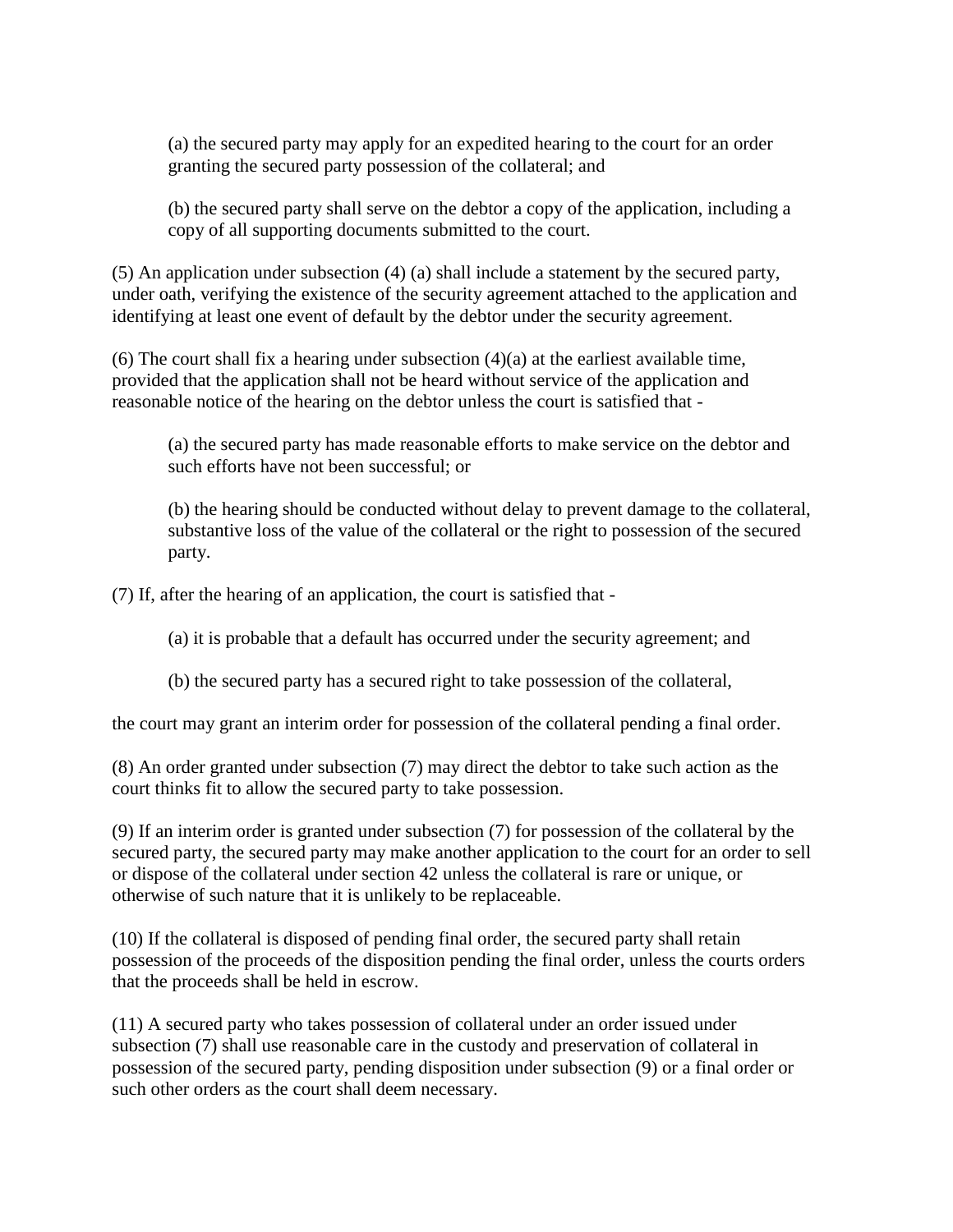(12) Unless otherwise agreed, while the collateral is in the possession of the secured party, reasonable expenses may be charged to the debtor and secured by the collateral, including the cost of any insurance, payment of taxes or fees associated with the collateral.

(13) Notwithstanding subsection (4), a secured party may seek orders with respect to collateral and to enforce his rights pursuant to the rules of civil procedure relating to enforcement of judgment.

# **Right to dispose of collateral**

**42**. (1) After default, a secured party may, either publicly or privately, lease or licence, sell or dispose of the collateral.

(2) The secured party may buy at any public or private sale or disposition.

## **Commercial reasonableness required**

**43**. (1) In disposing of collateral, the secured party shall act in a commercially reasonable manner.

(2) A sales is not commercially unreasonable merely because a better price could have been obtained by sale at a different time or by a different method from the time and method selected by the secured party.

(3) A sale is commercially reasonable if the secured party disposes of the collateral in conformity with commercial practices among dealers in that that type of property.

(4) If a method of disposition of collateral has been approved in any legal proceedings, the method is deemed to be commercially reasonable, but no such approval is required by this Act.

### **Notice of disposition**

**44**. (1) The secured party shall, not later than 10 days before disposing the collateral, give notice of disposition to the following persons -

(a) the debtor;

(b) any other secured party or lien holder who, 5 days before the date notice is given, held security interest or lien in the collateral that was perfected by filing; and

(c) any other person from whom the secured party received notice of a claim of an interest in the collateral if the notice was received before the secured party gives notice of the proposed disposition.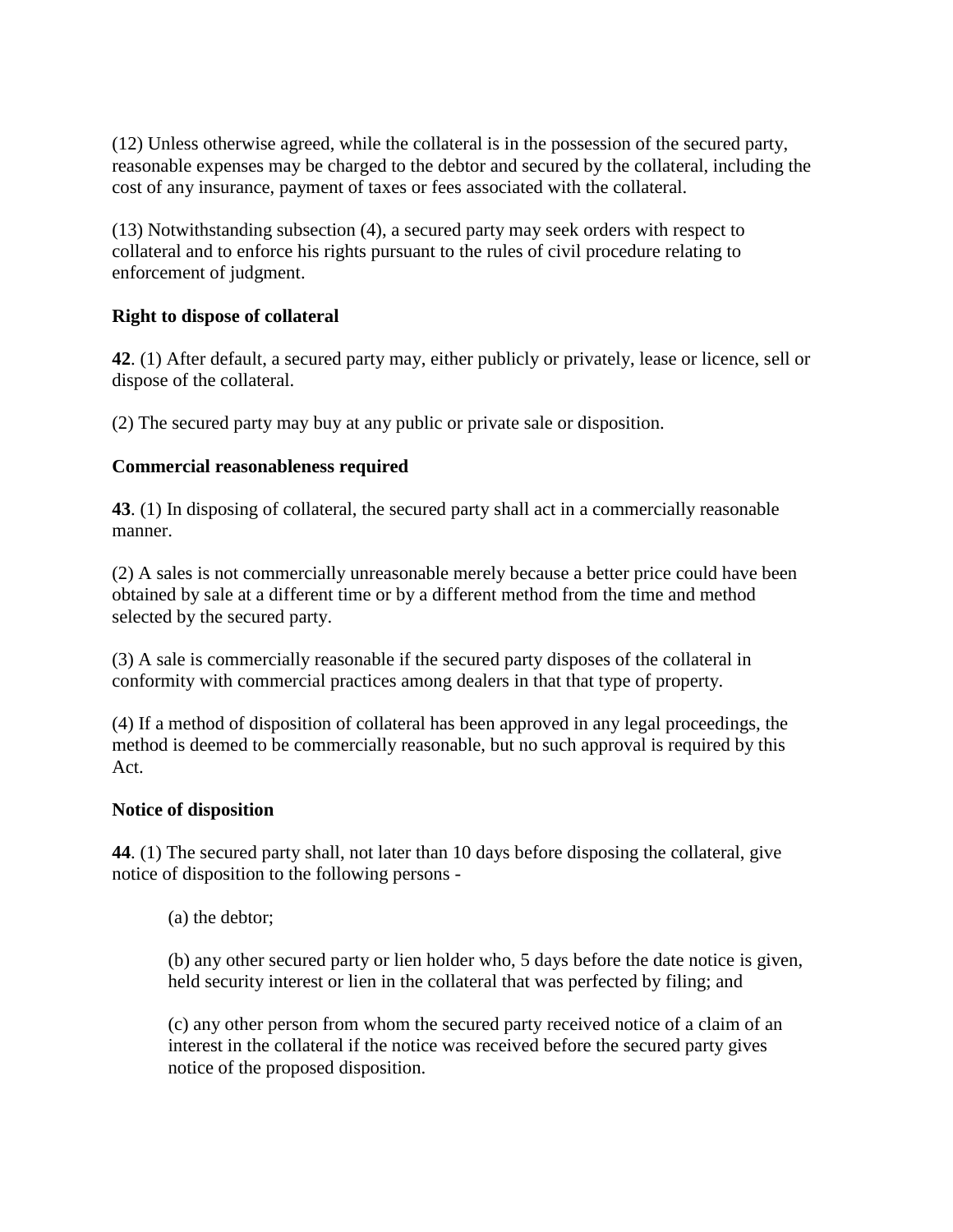(2) The debtor may waive the right to be notified, provided that the waiver is given after the secured party has given possession of the collateral.

(3) A notice of disposition is sufficient if the notice -

- (a) identifies the debtor and the secured party;
- (b) describes the collateral;
- (c) states the method of intended disposition; and

(d) states the time and place of a public sale or time after which other disposition is to be made.

(4) Subsection (1) does not apply if the collateral is perishable or threatens to decline speedily in value or is of a type customarily sold on a recognized market.

# **Repair or preparation of collateral**

**45**. The collateral may be disposed of by the secured party in its existing condition or after repair, processing or preparation for disposition.

# **Application of proceeds and clear title of buyer**

**46**. (1) The proceeds of disposition shall be applied in the following order of priority -

(a) the reasonable expense of retaking, holding, preparing for disposition, and disposing of the collateral, including reasonable legal expenses incurred by the secured party;

(b) the satisfaction of obligations secured by a senior security interest or lien;

(c) the satisfaction of the obligation secured by the security interest; and

(d) the satisfaction of obligations secured by any subordinate security interest or lien in the collateral if a written demand and proof of the interest are received before distribution of the proceeds is completed.

(2) The secured party shall account to the debtor for any surplus, and unless otherwise agreed, the debtor is liable for any deficiency.

(3) If collateral is sold to a purchaser who acquires the interest for value and in good faith and takes possession of it, the purchaser acquires the collateral free from the interests of the secured party, debtor and any subordinate secured party or lien holder.

# **Retention of collateral by secured party**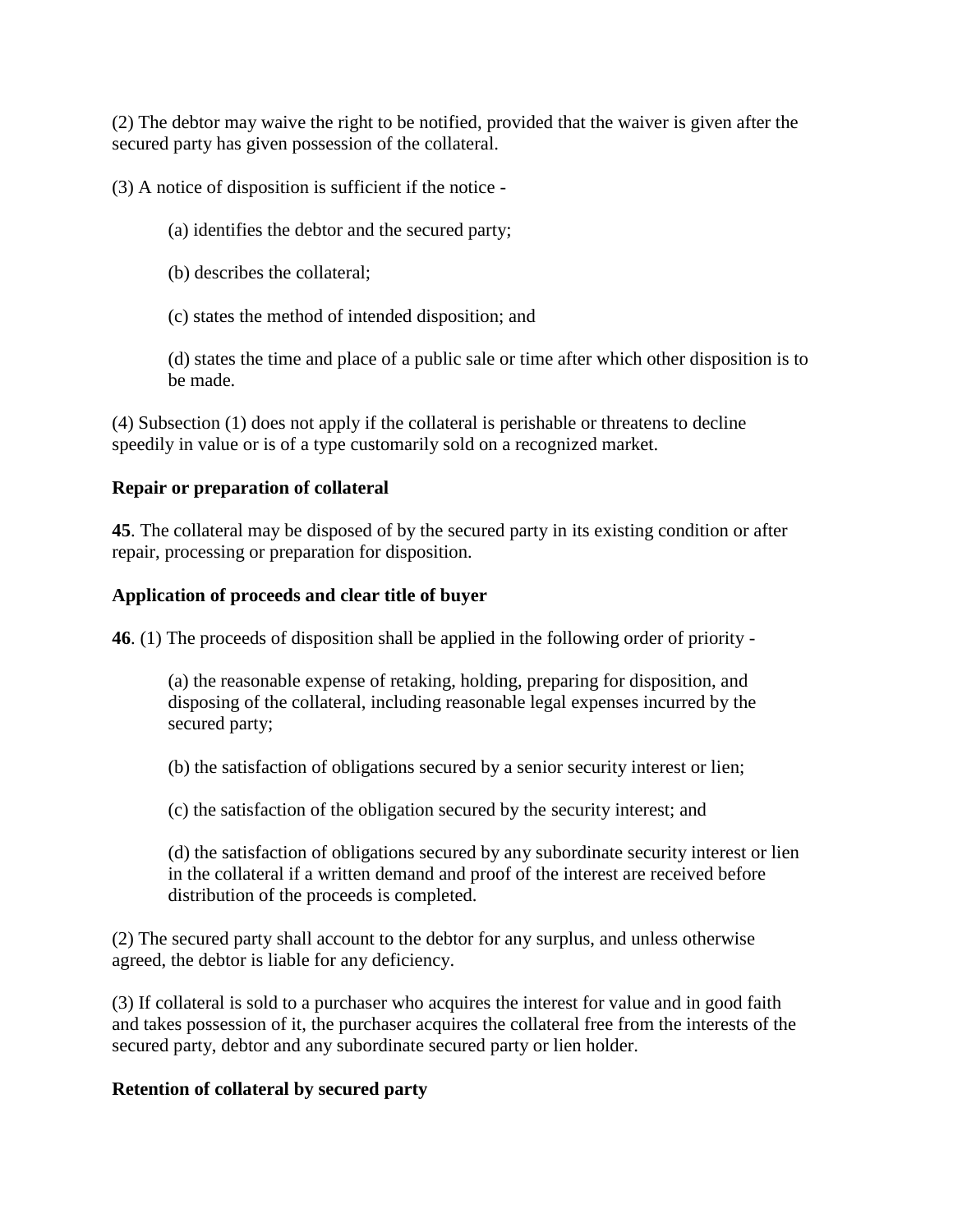**47.** (1) After default, the secured party may proposed to the debtor to take all or part of the collateral in satisfaction of all or part of the debtor's obligation.

(2) For the purpose of subsection (1), the secured party shall give notice of the proposal to the following persons -

(a) the debtor;

(b) any other secured party or lien holder who 5 days before the notice is given to the debtor, has perfected its security interest or lien by filing ; or

(c) any other person with an interest in the collateral who has given a written notice to the secured party before the notice is given to the debtor.

(3) If the secured party receives objection in writing from the person entitled to receive notice under subsection (2) within 20 days after the notice was given, the secured party must dispose of the collateral under sections 41 to 45.

(4) If no objection is received under subsection (3), the secured party may retain the collateral in satisfaction of the debtor's obligation in accordance with the proposal.

# **Redemption**

**48**. (1) A person who is entitled to receive a notice of disposition may redeem the collateral unless -

(a) the person has not, after the default, waived in writing the right in redeem;

(b) the secured party has not yet disposed of or contracted for disposition of the collateral; and

(c) the secured party has not irrevocably elected to retain the collateral; and

(2) For the purpose of redeeming the collateral, the person must tender performance of all obligations secured by the collateral, and pay any reasonable expenses incurred to seize, hold, repair and prepare the collateral for disposition.

# **Remedies for secured party non compliance**

**49**. (1) If the secured party does not comply with any requirement of this Part, the court may, upon application, order or restrain the disposal of collateral.

(2) If the collateral has been disposed, the debtor or any person entitled to be informed or whose security interest has been made known to the secured party before the disposal, has the right to recover from the secured party any loss caused by a failure to comply with this Part.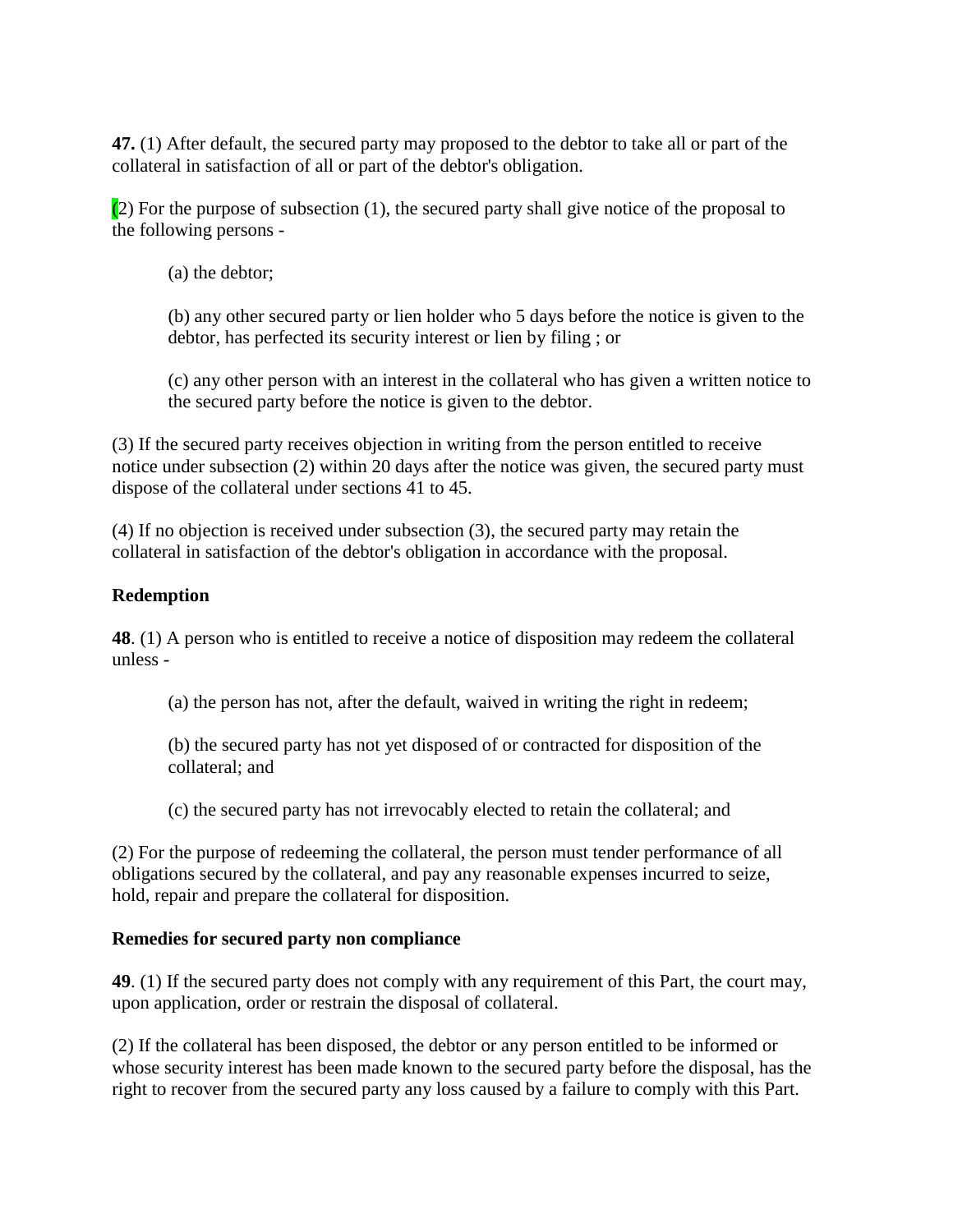# **PART V MISCELLANEOUS**

**50**. (1) The Minister may make regulations to give effect to the provisions of this Act, and in particular -

- (a) to prescribe forms and fees required for the purpose of this Act;
- (b) to prescribe matters required to be prescribed under this Act.

## **Repeal and transitional**

**51**. (1) The Bill of Sales Act is repealed.

(2) This section applies to transactions concluded prior to the commencement of this Act that would be subject to this Act if it had been in effect at the time the prior transactions were concluded, and such transaction is referred to in this section as "prior transactions".

(3) The validity and effect of a prior transaction that was concluded before the commencement date of this Act shall be determined by reference to the law in effect when the agreement was concluded, except as provided otherwise under this section.

(4) A secured party in a prior transaction -

(a) may file a notice of the interest in the same manner as provided for filing a notice of a security interest; and

(b) shall deliver a copy of the notice to the debtor.

(5) If a secured party in a prior transaction filed a notice or otherwise perfected its interest by a means provided in this Act within 60 days after the commencement date of this Act -

(a) its priority shall be measured from the commencement date of this Act; or

(b) if the notice of an interest created by such a prior transaction was filed or otherwise perfected after 60 days after the commencement date of this Act, its priority shall be measured from the date of filing.

(6) A priority between a security interest perfected under this Act and an interest created by a prior transaction for which a notice has not been filed under this section or otherwise effected under this Act shall be determined under this Act.

(7) For the purpose of subsection (6), an interest created under the prior transaction is, for that purpose, deemed to be an unperfected security interest.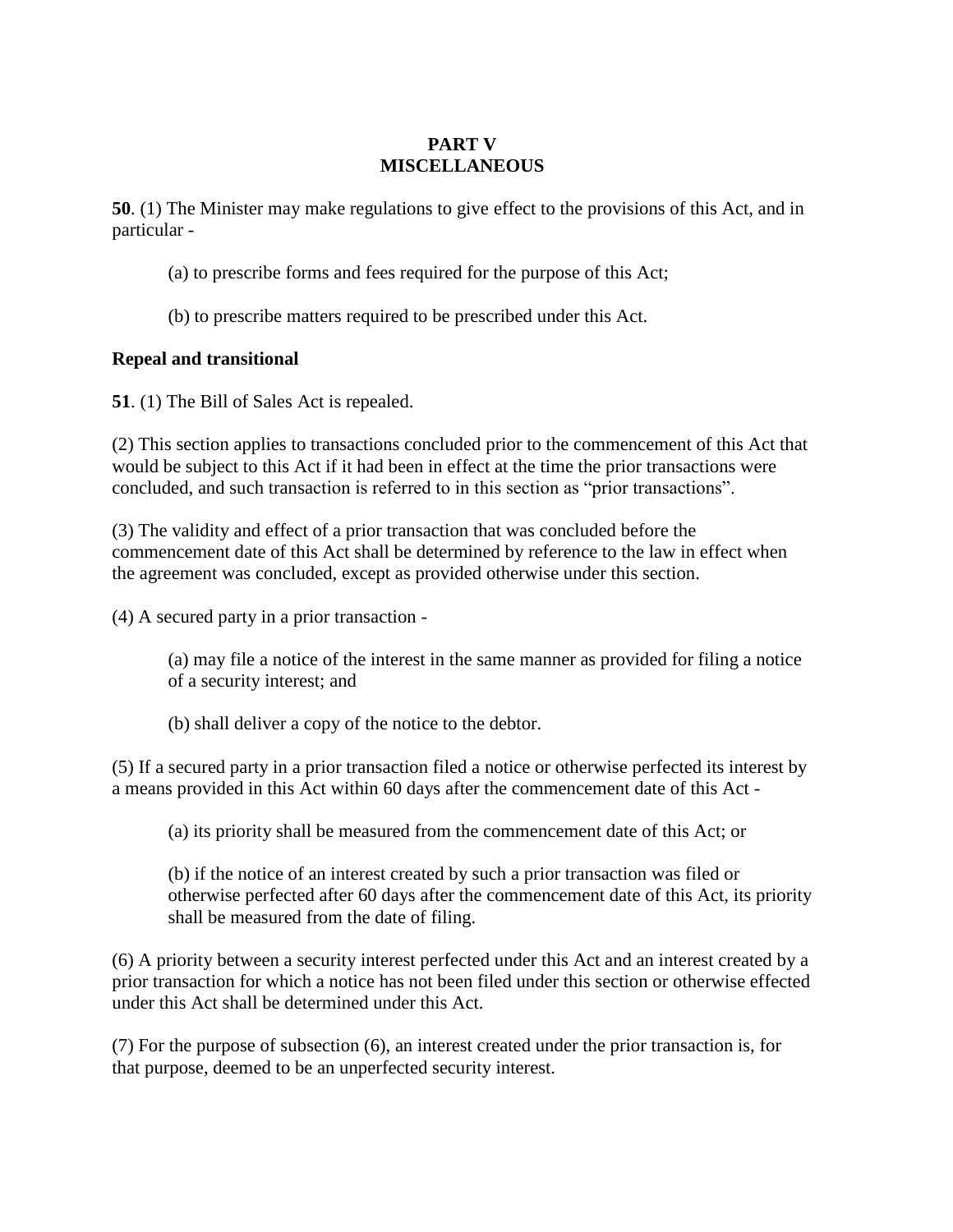## **Consequential amendments Cap. 3**

### 52. (1) The Bankruptcy Act is amended -

(a) in section 44 -

(i) by adding after paragraph (b) the following new paragraph -

"(c) movable property that is subject to a perfected security interest, to the extent provided by section 49"; and

(ii) by deleting "But it shall comprise" and substituting "But it shall, subject to paragraphs (a) to (c), comprise";

(b) by repealing section 49 and substitute the following section -

*"Avoidance of general assignments of book debts unless registered*

49 - (1) If a person grants a security interest in movable property under the Secured Transactions Act and is subsequently adjudicated bankrupt, the security interest shall be void against the trustee as regards property identified as collateral, unless a notice of the security interest has been filed in the Filing Office of the security interest has otherwise been perfected under the Secured Transactions Act before the trustee files a notice of bankruptcy lien on the property of the bankrupt in the Filing Office.

(2) If the trustee determine that the value of the collateral subject to a perfected security interest exceeds the amount of the remaining secured obligation, the trustee may redeem the collateral by paying to the secured party the remaining amount of the obligation.

(3) For the purpose of subsection (2), the trustee may require the secured party to present the security agreement as evidence of the security interest and to present evidence of the amount of the remaining secured obligation in the form of the secured party's record of account."

#### **Cap.109**

(2) The Solomon Islands National Provident Fund Act is amended in section 46 by adding after subsection (1) the following new subsection -

"(1A) If payment of any contribution has not been made on or before the due date, a lien shall arise in the employer's property to secure the payment of the amount of contribution, and the Board, or any officer, servant or agent authorized by the Board, may file a notice of such lien in the Filing Office authorized by the Secured Transactions Act to establish the priority date and time of such lien."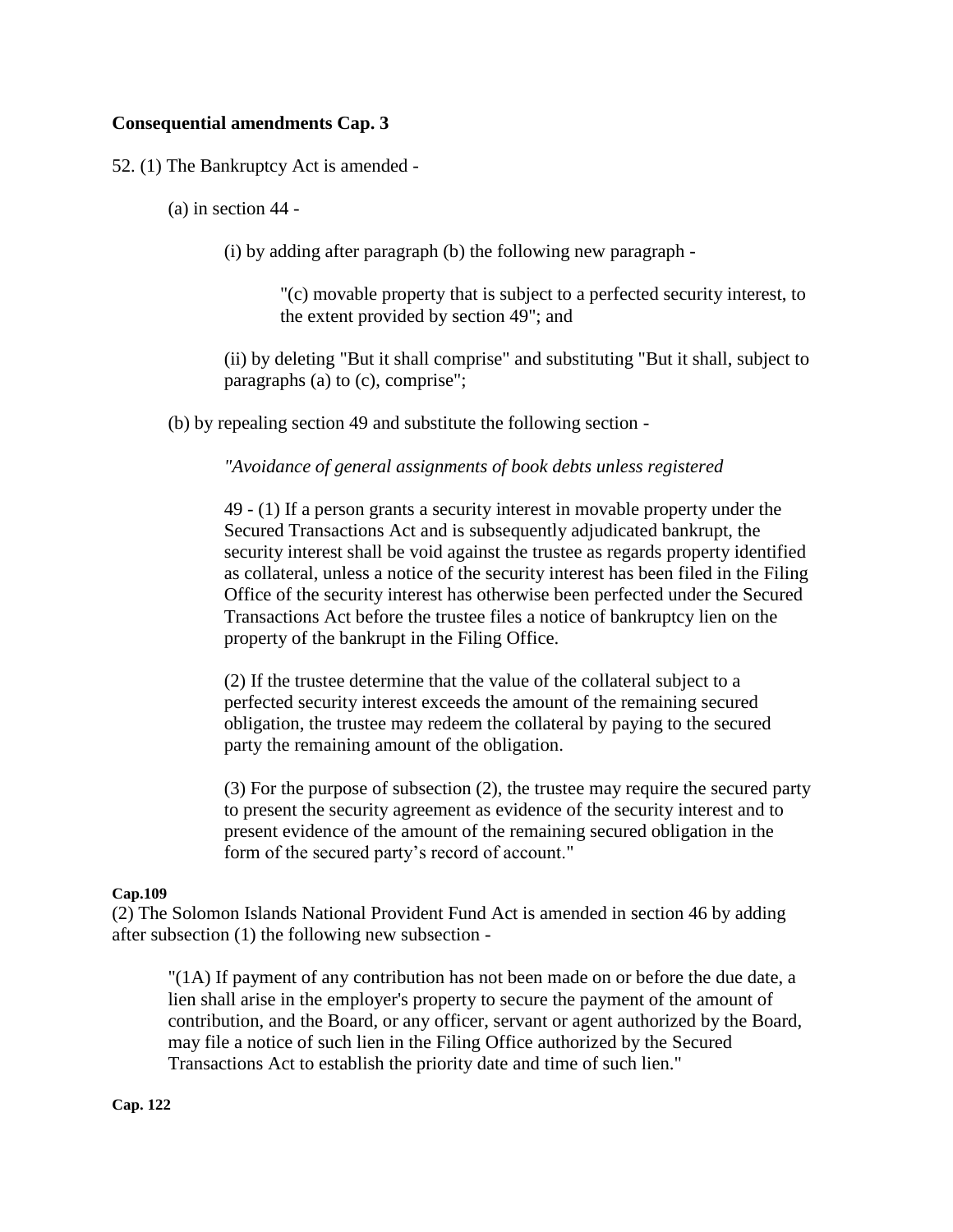(3) Section 51 of the Goods Tax Act is amended in subsection (2) by inserting after "before the due date," the following -

"a lien shall arise in the person's goods and chattels to secure the payment of the amount of tax, and the Commissioner, may file a notice of such lien, in the Filing Office established by the Secured Transactions Act, to establish the priority date and time of such lien, and".

#### **Cap.123**

(4) The Income Tax Act is amended -

(a) in section 88(1) by deleting "then the tax due by such person may be sued for and recovered as a Crown debt in a court of competent jurisdiction by the Commissioner, or any officer authorized by him in writing, in the official name of the Commissioner, with full costs of the suit from such person" and substituting the following paragraphs-

"then -

(c) a lien shall arise in the person's goods and chattels to secure the payment of the amount of tax, and the Commissioner, or any officer authorized by him in writing, may file a notice of such lien, in the Filing Office established by the Secured Transactions Act, to establish the priority date and time of such lien; and

(d) the tax due by such person may be sued for and recovered as a Crown debt in a court of competent jurisdiction by the Commissioner, or any officer authorized by him in writing, in the official name of the Commissioner, with full costs of the suit from such person."; and

(b) in section  $88(2)$ , by deleting "subsection  $(1)$ " and substituting "subsection  $(1)(d)$ ";

(c) in section 89 -

 $(i)$  in the proviso to subsection  $(1)$ , by deleting "section 88" and substituting "section 88(1)(d)";

(iii) in subsection (4), by deleting everything after "chattels distrained upon," and substituting the following -

"then towards satisfaction of any security interest of lien for which notice was filed in the Filing Office or otherwise perfected under the Secured Transactions Act before the earlier to occur of filing of the notice of lien under section 88(1)(d) or distraint of the goods and chattels under subsection (1), then towards the tax due, then towards any subordinate perfected security interests or lien according to their priority, and thereafter any surplus arising from such sale shall be